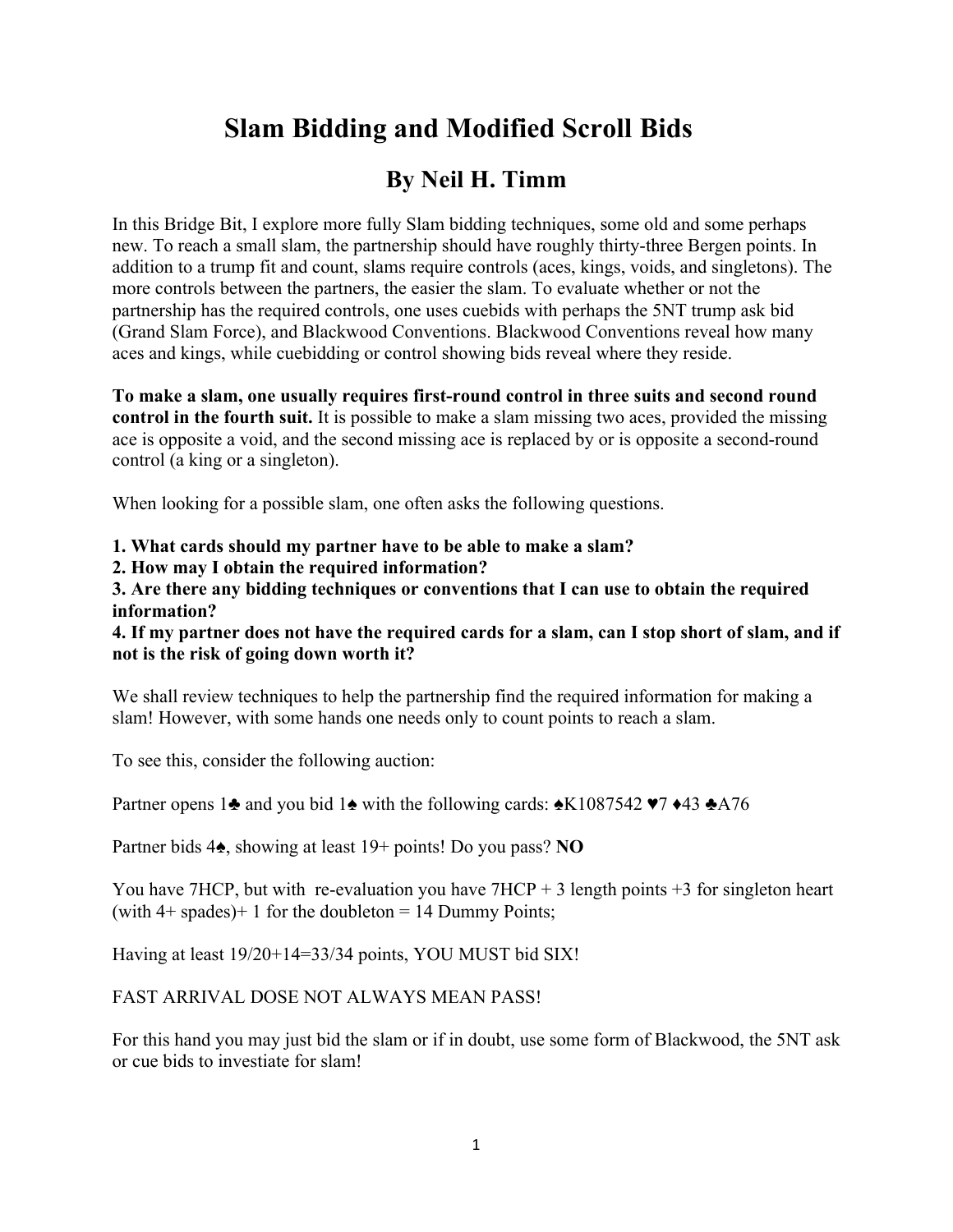## **We will review several Blackwood Methods, the 5NT trumps ask and look at introduce cue bidding.**

Partner Opens 1 $\triangle$  and you have the same hand:  $\triangle$ K1087542 ♥7 ♦43 ♣A76, what is your bid?

With a fit, you have 13 Dummy/Support points, and a singleton heart, bid 3♥, a concealed/ambiguous splinter. Now you need methods to investigate slam.

In the first example, partner (the weak hand) may initiate the investigation for slam while in the second; the Opener (the strong hand) will investigate for slam. Either partner may initiate the investigation. The person who initiates the investigation is called the captain.

## **The Blackwood Convention**

The most used and perhaps the most abused convention in bridge is the original Blackwood Convention developed by Easley Blackwood Sr. because many believe it will handle all situations. It does not. While the convention **does not** require knowing the trump suit, it does require that one knows whether or not slam is possible. The convention augments this knowledge by helping one find the number of aces and kings.

## **The convention should not be used when:**

- **(1) Holding two or more cards in an unbid suit with no ace or king (e.g., xx, Qx, Jx).**
- **(2) Holding a void.**
- **(3) One has a slam invitational hand (e.g., 1NT facing 1NT hands).**

To use the convention, the captain bids 4NT which is the asking partner for the number of aces held.

The responses are:

- 5♣ 0 ace or all 4 aces
- 5♦ 1 ace
- 5♥ 2 aces
- 5♦  $3$  aces

If two aces are missing, the captain signs off in five of a suit. If one ace is missing, one may bid 6NT or six of a suit. If spades is not trump, the bid of 5♠ asks partner to sign-off in 5NT.

What do you do if you have a void? **Do not count it as an ace**. With an even number of aces (two or four) bid 5NT and with an odd number (one or three) bid the suit at the six-level. If you have no aces and a void (ignore the void), bid 5♣ since the void may be in a suit in which your partner has an ace.

## **Knowing you have all the aces, 5NT is the king's ask; the responses are:**

 $6\clubsuit$  0 king or all 4 kings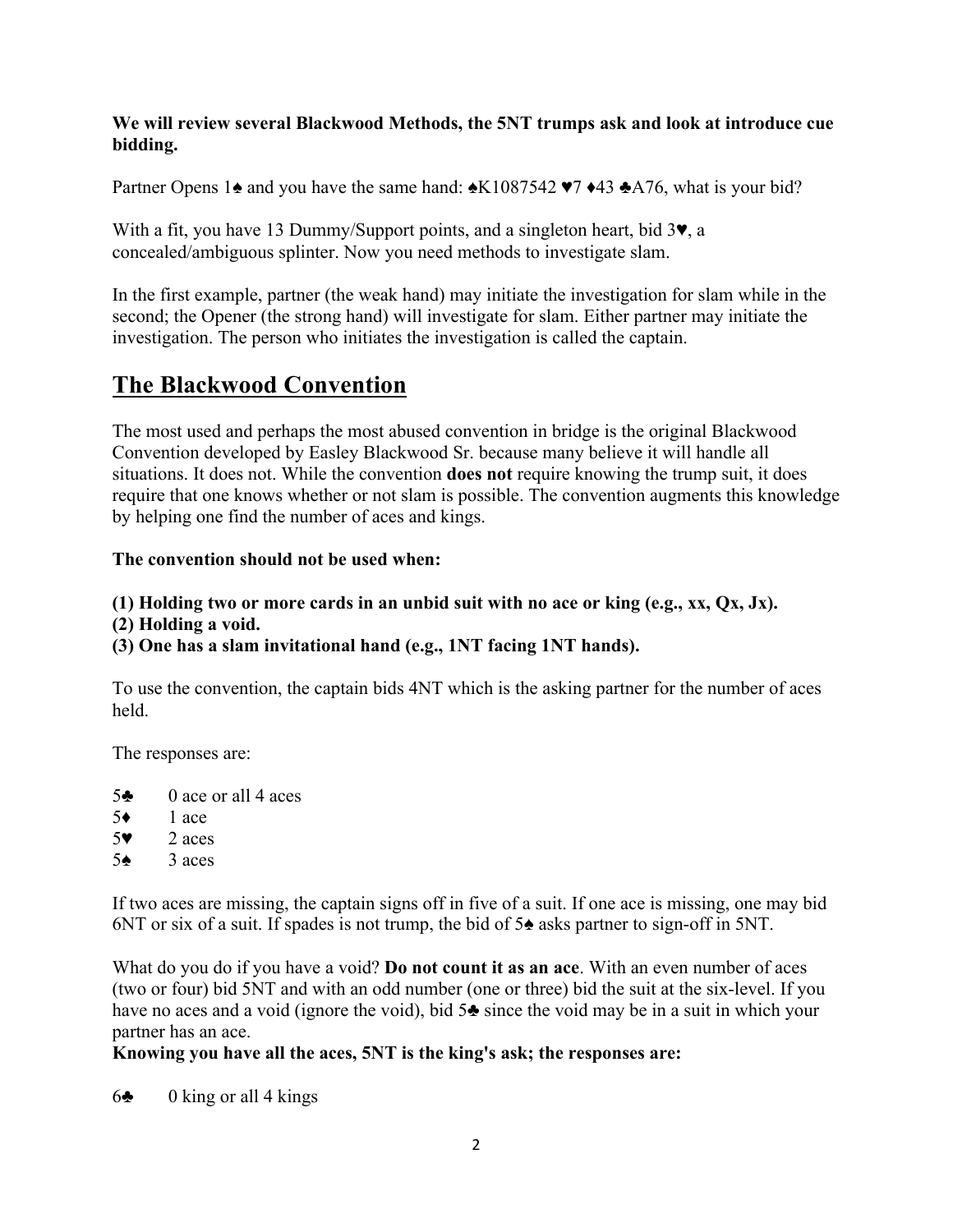| 6♦ | 1 king  |
|----|---------|
| 67 | 2 kings |
| 6♠ | 3 kings |

Having all the aces and kings, one is in the grand slam zone; it requires about thirty-seven Bergen points.

**The major problem with the Blackwood Convention is you have no way of knowing about the ace and king of trump and the specific location of aces are unknown. To solve these shortcomings, one uses the Roman Keycard Blackwood Convention (RKCB), cuebids with perhaps the 5NT trump ask or Exclusion Keycard Blackwood.**

## **Roman Keycard Blackwood (RKCB) Convention - 1430**

The most authoritative book, in my opinion, on the RCKB convention is by Eddie Kantar (2008), "Roman Keycard Blackwood the Final Word" 5<sup>th</sup> Edition, Master Point Press, Toronto, Ontario, Canada.

**To use the RKCB Convention, one must have agreed upon a trump suit**. Knowing the trump suit, there are two Roman Keycard Conventions known as 1430 and 3014. When the strong hand asks, Kantar recommends that one play the 1430 version (marked as 1430 on the convention card); if the weak hand asks, he recommends 3014 (marked as RCK on the convention card). While Kantar has several criteria to determine which hand is considered strong and which is the weak hand, because more often than not the strong hand usually asks, we recommend always using the 1430 Roman Keycard Convention. Let's not get too complicated.

When using the RKCB Convention, there are now five keycards, the four aces, and the king of trump. Another keycard is the queen of trump. If you do not use kickback (to be explained later), the 1430 RKCB ask is again 4NT. The responses are:

- 5♣ 1 or 4 keycards (the 14 step)
- 5♦ 3 or 0 keycards (the 30 step)
- 5♥ 2 (or 5) keycards without the queen of trump in the agreed upon suit
- 5♠ 2 (or 5) keycards with the queen of trump in the agreed upon suit

When one responds five clubs or five diamonds, the queen ask may be needed. After the response five clubs, the bid of 5♦ is the queen ask (**when hearts or spades are the agreed upon trump suit**). After the bid of five diamonds, the bid of 5♥ is the queen asks.

## **Queen Ask**

After five clubs and five diamonds, the queen asks are:  $5\bullet$  and  $5\bullet$  (the next step bids)

#### **Responding to the 5♦ ask**

(1) If you **do not** hold the queen, responder **returns to the agreed upon suit at the five- level.**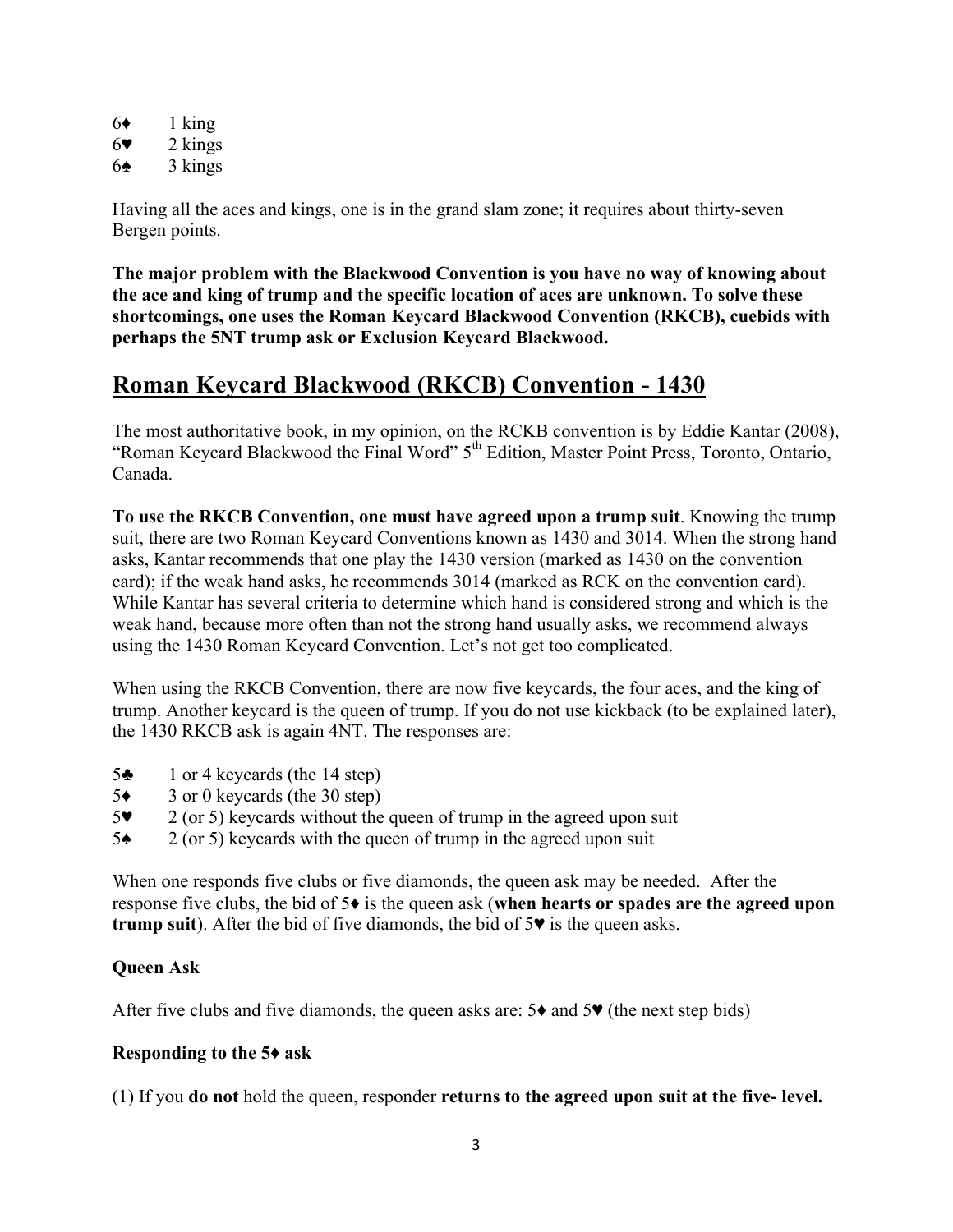(2) 5NT shows the queen, but no outside king!

(3) With both (Q of trump and one or two kings), bid at the six-level of the lowest ranking king.

## **Responding to the 5♥ ask**

(1) If you do not hold the queen, pass.

(2) 5NT shows the queen, but no ouside king!

(3) With the queen and a king in the lower ranking suit, bid the suit at the sixth level (e.g.  $6\clubsuit/6\spadesuit$ ).

(4) If you have the Queen and a higher ranking king, return to the six-level of the agreed upon suit, 6♥.

## **King Ask**

Knowing you hold all the aces and king-queen of trump (note some players do not require holding the queen), **5NT is the specific king's ask!**

The specific kings ask is needed for a grand slam try in the agreed upon suit or notrump; it tells partner that we have all the key cards.

Responses are:

(1) Return to the agreed upon trump suit at the six-level denies any kings.

(2) With two kings, bid the cheapest at the six-level (below agreed upon trump suit); if the second king is of higher rank, bid 6NT.

(3) With three kings, bid 7NT.

**To find a second king below the trump suit, bid the suit**. Without the second king, responder bids the trump suit at the six-level. With the king, jump to 7 in the agreed suit.

**Playing 1430 RKCB, the standard is to use the specific king ask; however, some still may play the number of kings from "Blackwood" excluding the trump suit –YOU BETTER ASK your partner.**

## **Responding with voids**

Using the 1430 convention, and have a void the responses to 4NT are:

**5NT** = 2 or 4 an even number of keycards with a void (with 0, bid  $5 \rightarrow -i$  ignore the void).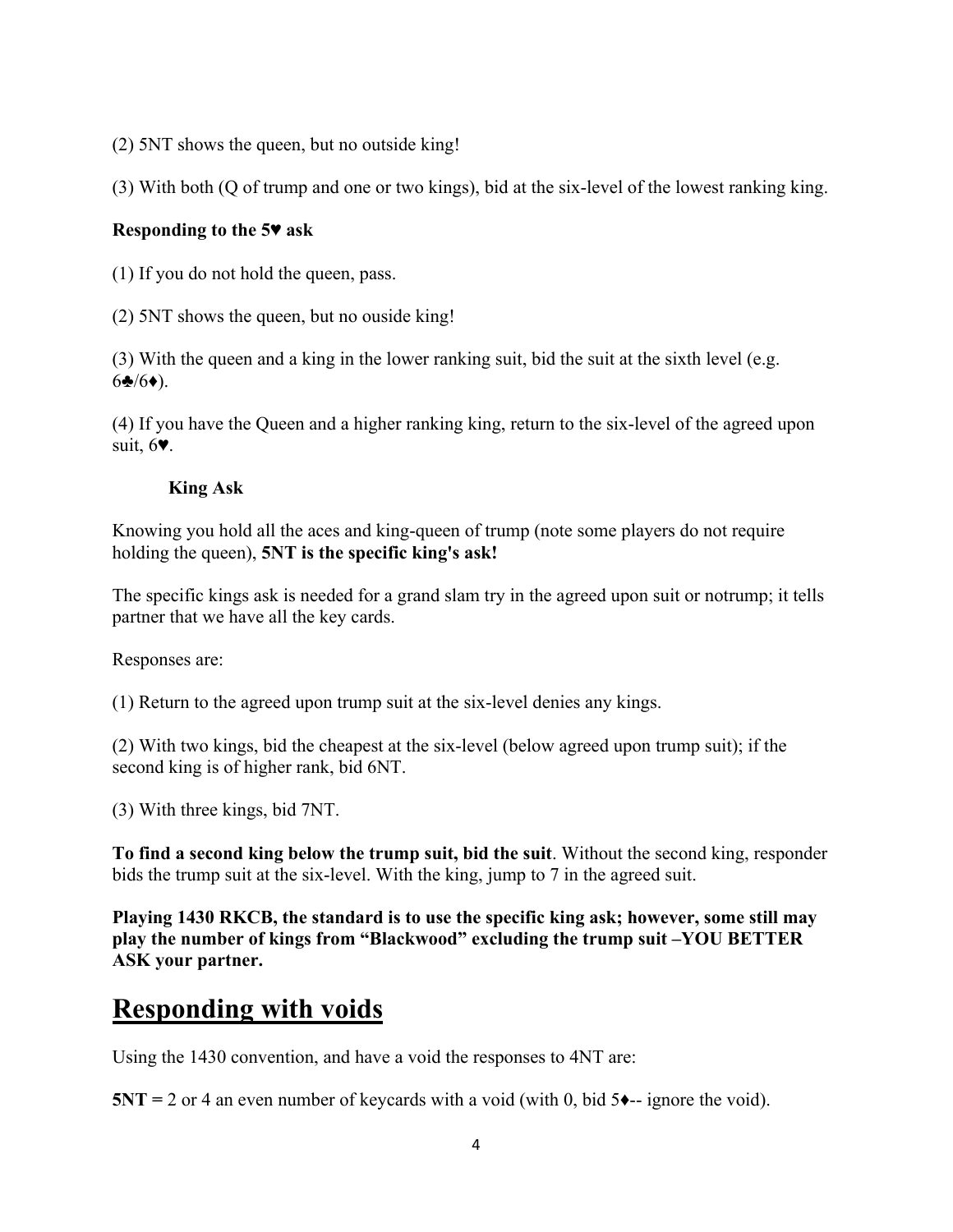**6** of suit below the trump suit = odd number keycards (1 or 3)

**6** trump suit = odd number of keycards (1or 3) with a void in higher ranking suit

## **Over Interference DOP1-ROP1 or DEPO**

When the opponents interfere, most players play DOP1/ROP1. Another option is to use DEPO. While most do not use both, I recommend the use of both which depends on the level of interference.

## **If the opponents interfere at the five levels with a bid, use DOP1**,

| Double                | No Keycards    |
|-----------------------|----------------|
| Pass                  | One Keycard    |
| $1st$ Step suit above | Two keycards   |
| $2nd$ Step up         | Three keycards |

#### **If the opponents interfere at the five levels with a double, use ROP1,**

| Re-Double                       | No Keycards    |
|---------------------------------|----------------|
| Pass                            | One Keycard    |
| 1 <sup>st</sup> Step suit above | Two keycards   |
| $2nd$ Step up                   | Three keycards |

If the opponents interfere at the **six-levels**, use DEPO,

| Double | Even Number of keycards $(0, 2, 4)$ |
|--------|-------------------------------------|
| Pass   | Odd Number of keycards (1, 3)       |

## **Kickback and Minorwood**

## **Kickback/Redwood**

When the agreed upon suit is a minor, the use of 4NT as a keycard ask will often get the responses too high. To avoid this problem, some use Roman Keycard Blackwood with kickback.

## **It works as follows: if clubs is trump, then 4♦ is used to ask. If diamonds is trump, the 4♥ is used to ask. If hearts is trump, either 4♠ (in order to avoid problems with the queen ask) or 4NT is sometimes used to ask. When spades is trump, one always uses 4NT to ask.**

One responds to the ask using each suit in order. For example, suppose the agreed upon suit is diamonds now 4♥ is RKCB; the responses are:

| $4\spadesuit$  | 1 or 4 keycards (the 14 step)                         | $1st$ step |
|----------------|-------------------------------------------------------|------------|
| 4NT            | 3 or 0 keycards (the 30 step)                         | $2nd$ step |
| 5 <sub>2</sub> | $2$ (or 5) keycards w/o queen of trump in agreed suit | $3rd$ step |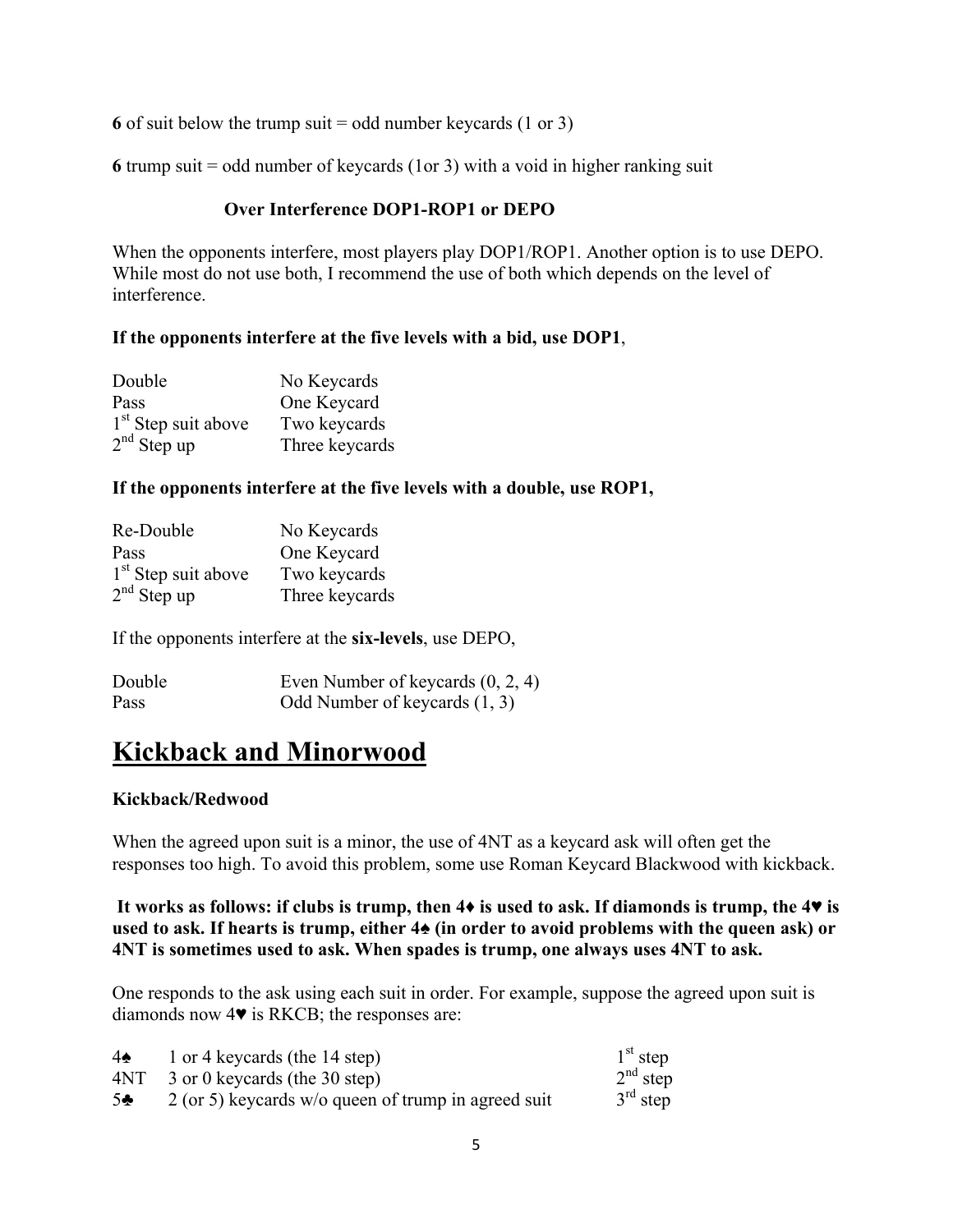$5\bullet$  2 (or 5) keycards with queen of trump in agreed suit  $4^{\text{th}}$  step

What is the queen ask? After 4 $\spadesuit$ , it is 4NT and after 4NT, it is 5 $\clubsuit$ ! Note that with no queen, you again return to the five-level of the agreed upon trump suit. If you have the queen, bid six. It works! All extensions follow.

Instead of playing Kickback or Redwood, some partnerships play **Minorwood.** The Minorwood Convention uses four of the agreed minor for the RKCB ask.

For example, in the auction  $1\blacklozenge - 2\blacklozenge$ , the bid of  $4\blacklozenge$  is Minorwood; it is used instead of  $4\blacktriangledown$ , kickback, or redwood. It can also be played in a sequence when kickback may be confusing. The use of both kickback and minorwood bids are sometimes called "Bothwood".

## **Minorwood**

#### Over 4♣

| $4\bullet$    | 1 or 4 keycards (the 14 step)                         | $1st$ step |
|---------------|-------------------------------------------------------|------------|
| 4             | 3 or 0 keycards (the 30 step)                         | $2nd$ step |
| $4\spadesuit$ | $2$ (or 5) keycards w/o queen of trump in agreed suit | $3rd$ step |
| 4NT           | 2 (or 5) keycards with queen of trump in agreed suit  | $4th$ step |
|               |                                                       |            |

## Over 4♦

| 4              | 1 or 4 keycards (the 14 step)                          | $1st$ step |
|----------------|--------------------------------------------------------|------------|
| $4\spadesuit$  | 3 or 0 keycards (the 30 step)                          | $2nd$ step |
| 4NT            | $2$ (or 5) keycards w/o queen of trump in agreed suit  | $3rd$ step |
| 5 <sub>2</sub> | $2($ or 5) keycards with queen of trump in agreed suit | $4th$ step |

## **Responding to 2NT with both Minors (Options for Slam in a Minor)**

## **Option 1**

| <b>Opener</b>   | Responder                                                |
|-----------------|----------------------------------------------------------|
| $2NT(20-21)$    | $3\spadesuit$ (4+ cards in Minors with Slam interest)    |
| 3NT (you pick)  | $4\blacklozenge/4\blacklozenge$ (Minorwood for suit bid) |
| <b>Option 2</b> |                                                          |

| <b>Opener</b>                |     | Responder                                               |
|------------------------------|-----|---------------------------------------------------------|
| $2NT(20-21)$                 |     | $3\spadesuit$ (4+ cards in Minors with Slam interest)   |
| $4\clubsuit$ (I like clubs)  | OR. | $4\bullet$ (Minorwood for clubs – Note bid other Minor) |
| $4\bullet$ (I like diamonds) |     | $4\blacktriangleright$ (Minorwood for diamonds)         |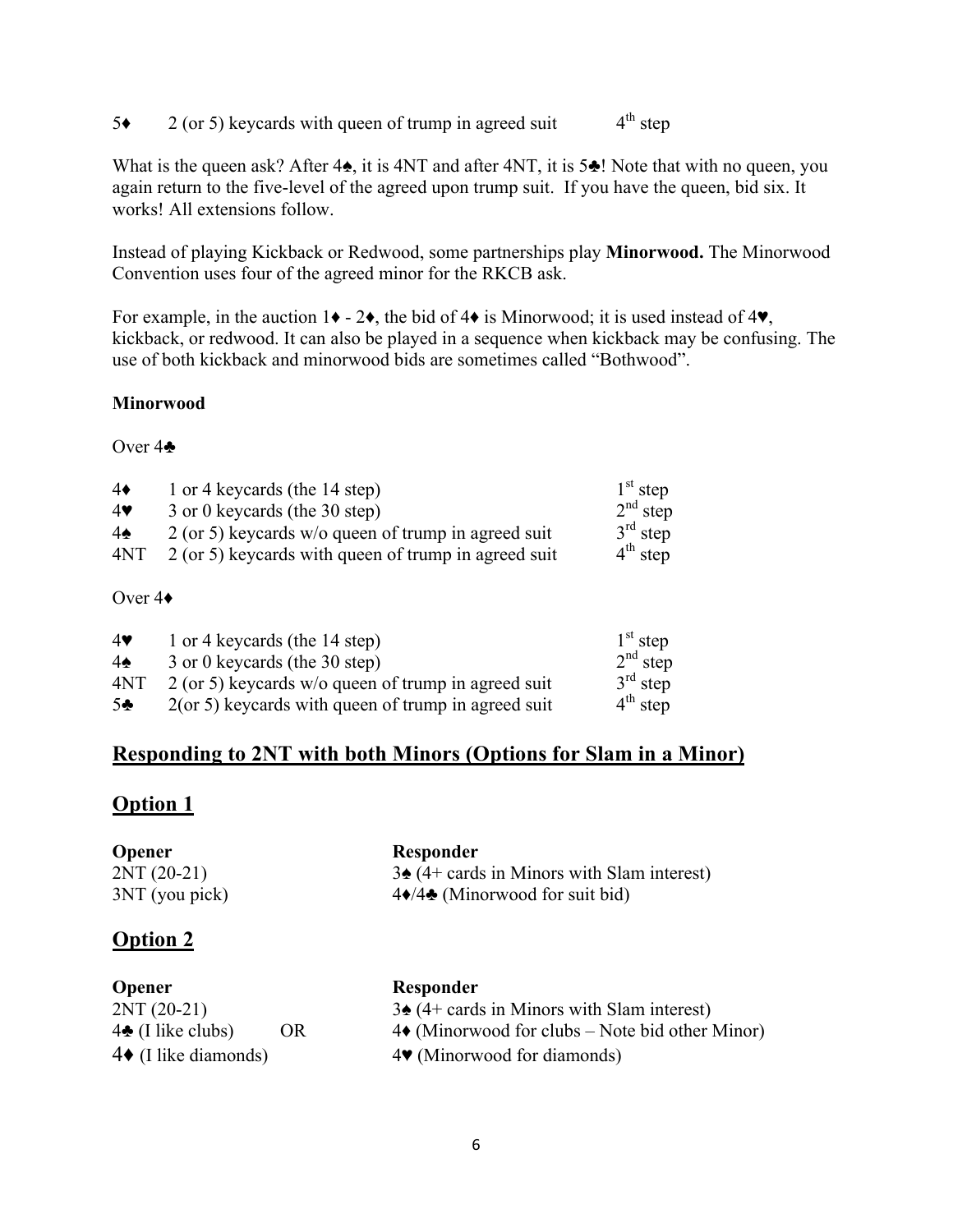## **Option3**

**Opener Responder** 4♥/4♠ (I like clubs/diamonds

 $2NT (20-21)$  3 $\triangleq$  (4+ cards in Minors with Slam interest)

And Keycard bid for minor) Reponds keycards for clubs/diamonds

## **Slam Bidding with No Agreed Upon Suit**

When playing 1430 RKC, how should one proceed if there is not a prior agreement on the trump suit? Some recommend that

(1) it should always be the last-bid suit

(2) one should not play any form of RKC, but instead just use Blackwood as an ace only ask (no keycards)

(3) RKC be used only if the last-bid suit is a minor (opener or responder) but not a major and others recommentd

(4) that it is the last-bid suit of the responder.

## **What is your agreement?**

The approach you use must be discussed with your partner when you make out your convention card. There is no "best" or standard approach. However, let's consider a few examples. Suppose you open one spade and partner responds two hearts (a 2/1 response), and as opener, you hold the hand:

#### ♠AKQJ763 ♥4 ♦KQ53 ♣7

If you play the last-bid suit, you cannot bid 4NT. You might try three spades and then 4NT, but if partner bids four hearts over three spades, you are back to square one.

The last-bid suit works whenever you have a fit for the last-bid suit. But if you do not, it usually does not work. We consider an example.

| Opener                     | Responder            |  |
|----------------------------|----------------------|--|
| $\triangle KQJ863$         | $\triangle$ A2       |  |
| $\blacktriangledown$ KT942 | $\blacktriangledown$ |  |
| $\triangleleft$ Q8         | $\triangle$ AK5      |  |
| <b>Noid</b>                | A KQJ104             |  |

The bidding goes: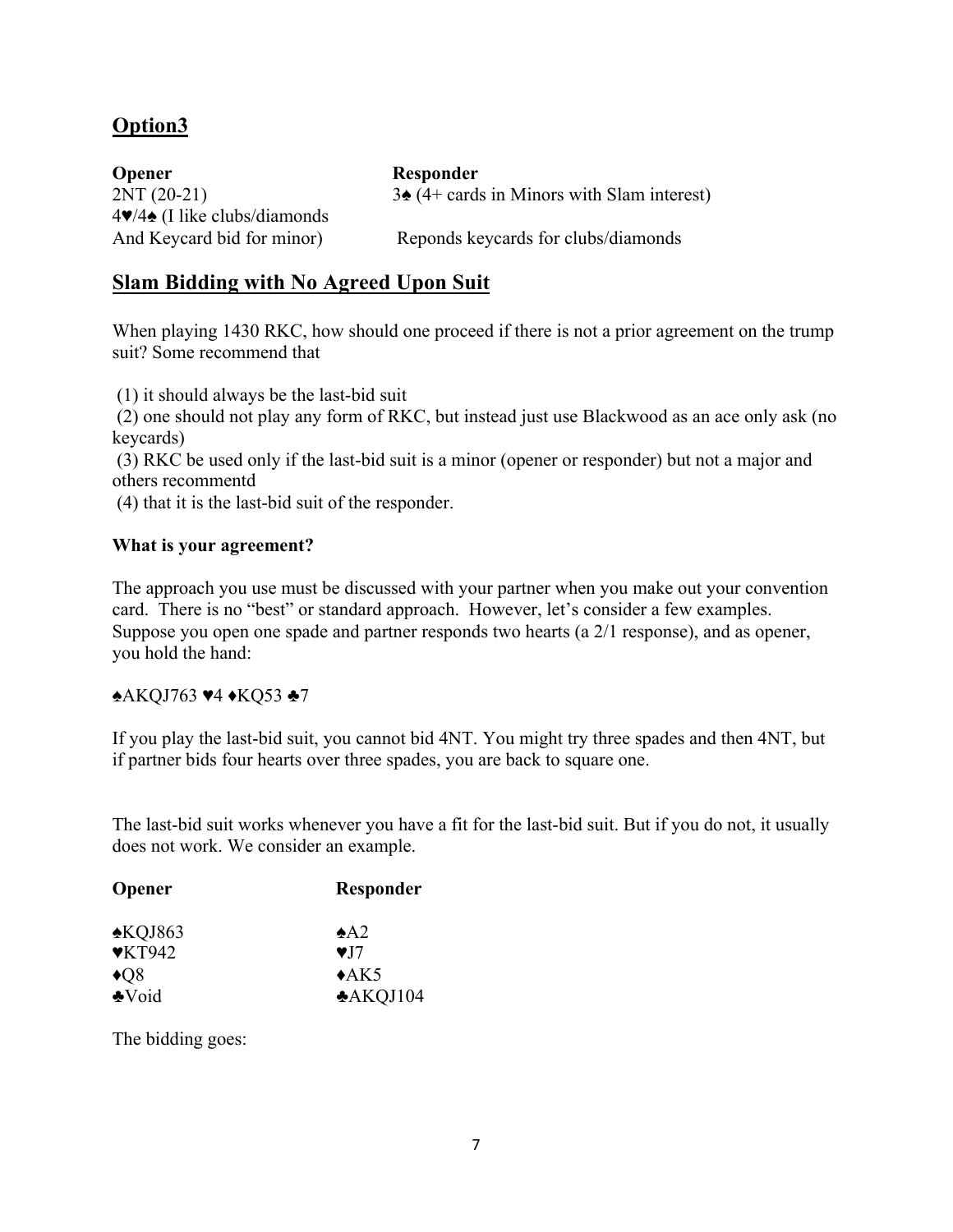| <b>Opener</b>         | Responder  |
|-----------------------|------------|
| $1\spadesuit$         | $2\bullet$ |
| $2\bullet$            | $3\bullet$ |
| $3\blacktriangledown$ | 4NT        |
| 6 <sub>2</sub>        | 7NT        |
| Pass                  |            |

Responder leaps to 4NT to ask for keycards. Since the last-bid suit was hearts, opener bids 6 $\triangle$ which shows an odd number of keycards, the king of hearts and a void in clubs. Thinking that the one keycard is the ace of hearts, responder bids a grand slam, 7NT. whose fault? The fault was that they lacked a mutual agreement as to what 4NT means when there is no agreed upon suit.

**If you play the last-bid suit, you will only survive a 4NT ask when you intend to play in your own suit as long as you hold the king of the last-bid suit. Partner is forced to answer only aces! In the above example, responder did not hold the king. Because there was no agreed upon suit, one would bid 5♣ (zero keycards). Partner would bid 6NT.** 

The above example suggests that one use Blackwood if there is no agreed upon suit.

If you do not have an agreed upon suit, you can play Blackwood or agree that one may play the last-bid minor suit of opener or responder.

My suggestions are:

- 1. Use Keycard after any four-level bid.
- 2. All Kickback auctions are RKCB.
- 3. If two suits are agreed upon, the **FIRST SUIT BID** is trumps for RKCB purposes.
- 4. When none of the previous applies, use Blackwood as ace only asks.

## **EXAMPLES OF RKCB**

| Slam 1                              |                                                                                      |
|-------------------------------------|--------------------------------------------------------------------------------------|
| Opener                              | $A7$ $\blacktriangleright$ AQ65 $\blacktriangleright$ 84 $\blacktriangleright$ AKQ98 |
| Responder                           | <b>AKQ5 ♥ K843 ♦KQJ6 ♣7</b>                                                          |
| Opener                              | Responder                                                                            |
| $1 -$                               | 1 v                                                                                  |
| 4♥                                  | 4NT (for hearts)                                                                     |
| $5*(0/3)$                           | $5\blacktriangleright$ (queen ask)                                                   |
| $6\clubsuit$ (Q with $K\clubsuit$ ) |                                                                                      |

The opener has 19 HCP + 1 length  $-1$  dubious doubleton = 19 starting points. Responder has fourteen starting points. Opener bids 1♣, responder bids 1♥. Finding a fit, opener reevaluates his hand. He has 19 starting  $+ 2$  doubletons = 21 Dummy Points and bids  $4\blacktriangledown$ ; we have game. Finding the heart fit, responder bids 4NT (alternatively, he could use kickback and ask by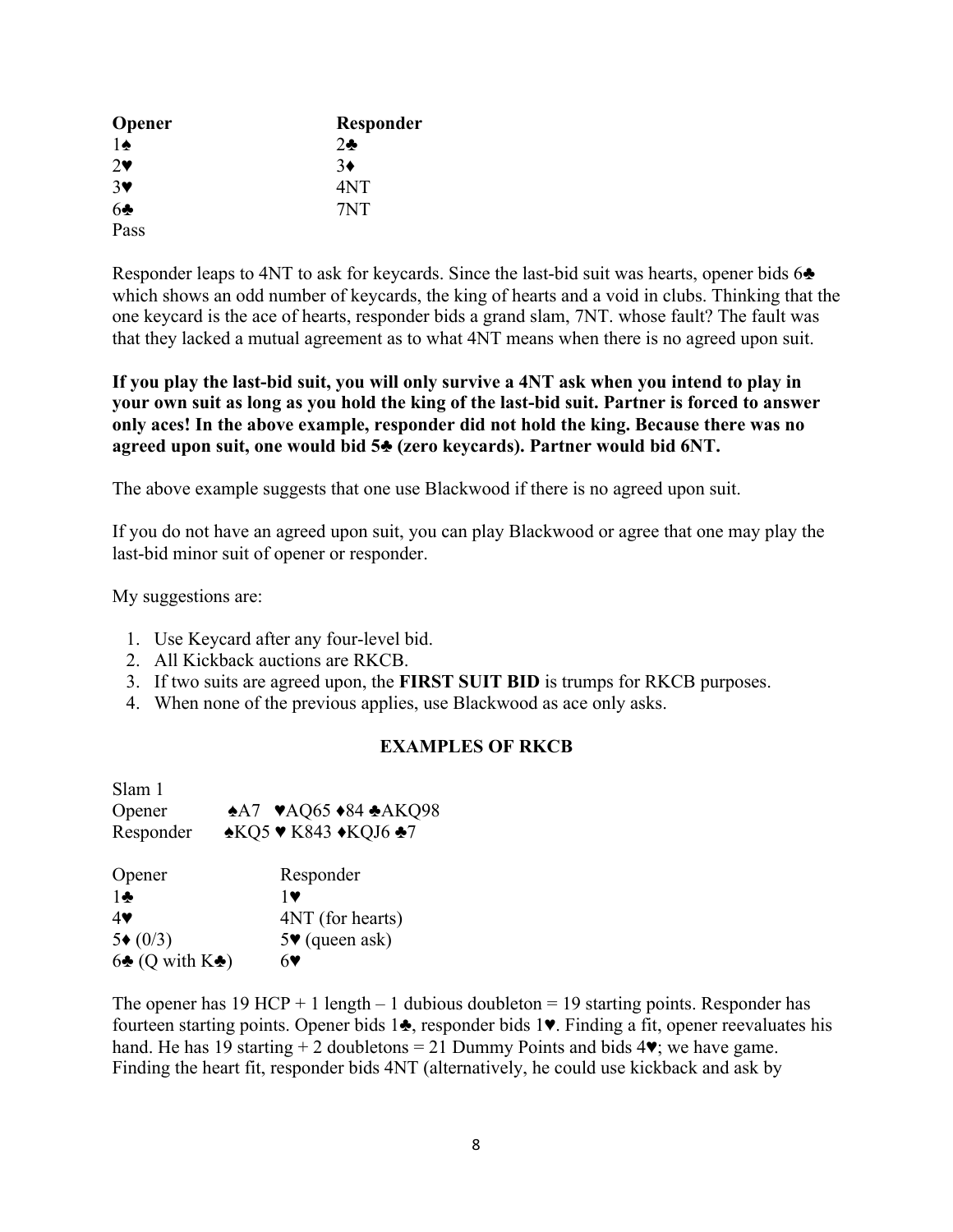bidding  $4\spadesuit$ ). The response of 5 $\spadesuit$  shows 0 or 3 keycards. The bid of 5 $\pmb{v}$  is the queen asks. The bid of 6♣ shows the queen of hearts and the club king. Opener bids the slam 6♥.

**In this example, we did not use kickback**. We should have because it may be difficult to determine if the bid of 5♥ is sign-off or queen ask. Instead of bidding 4NT, suppose one bids 4♠; we would then have:

| Opener | Responder |
|--------|-----------|
|        |           |

| $\mathbf{1}$                         | 10                              |
|--------------------------------------|---------------------------------|
| $4$ V                                | $4\spadesuit$ (RKCB for hearts) |
| $5\clubsuit (0/3)$                   | 5◆ (Queen ask)                  |
| $6\clubsuit$ (Q with K $\clubsuit$ ) | 67                              |

Now, 5<sup>★</sup> shows 0 or 3 keycards and 5◆ becomes the queen ask. Denying the queen, the bid would be 5♥, which is short of game. However, 6♣ shows the queen plus the king of clubs. Responder again bids 6♥.

| Slam 2                                                      |  |                                                                       |  |
|-------------------------------------------------------------|--|-----------------------------------------------------------------------|--|
| Opener                                                      |  | ◆AJ7 ♥AQJ753 ◆AQ4 ◆7                                                  |  |
| Responder                                                   |  | $\triangle K5$ $\triangledown K1084$ $\triangle 8765$ $\triangle AK9$ |  |
| Opener                                                      |  | Responder                                                             |  |
| $1\blacktriangledown$                                       |  | 2NT* (Jacoby)                                                         |  |
| 4NT                                                         |  | $5\blacktriangleright$ (two keycards)                                 |  |
| 5NT                                                         |  | $6\clubsuit$ (king of clubs)                                          |  |
| $6\bullet$ (second king ask) $6\bullet$ (no bid small slam) |  |                                                                       |  |

Opener has  $18$  HCP + 2 length points + 1 quality suit = 21 points. Responder has thirteen starting points.

After the bid of 1♥, responder bids 2NT\* (Jacoby). Instead of showing his singleton, he bids 4NT. With two keycards, the bid is 5♥. Opener has the queen of trump, bids 5NT (I have them all, bid shows interestest in Grand Slam), which is the specific king ask. With the king of clubs, responder bids 6♣. The bid of 6♦ is the second king's ask. Without the king, responder signs off in the heart slam.

| Slam 3    |                |                                                                                |
|-----------|----------------|--------------------------------------------------------------------------------|
| Opener    |                | $\triangle$ AJ7 $\blacktriangleright$ AQJ753 $\triangle$ AQ98 $\triangle$ void |
| Responder | $\triangle$ K5 | $\blacktriangleright$ K1084 $\blacklozenge$ 8765 $\blacktriangleright$ AK9     |

You have the same hand, but now you have a void. You cannot bid 4NT with a void. However, you have two options, cuebidding or using another convention called Exclusion Keycard Blackwood (EKCB).

## **Exclusion Roman Keycard Blackwood (EKCB) Convention**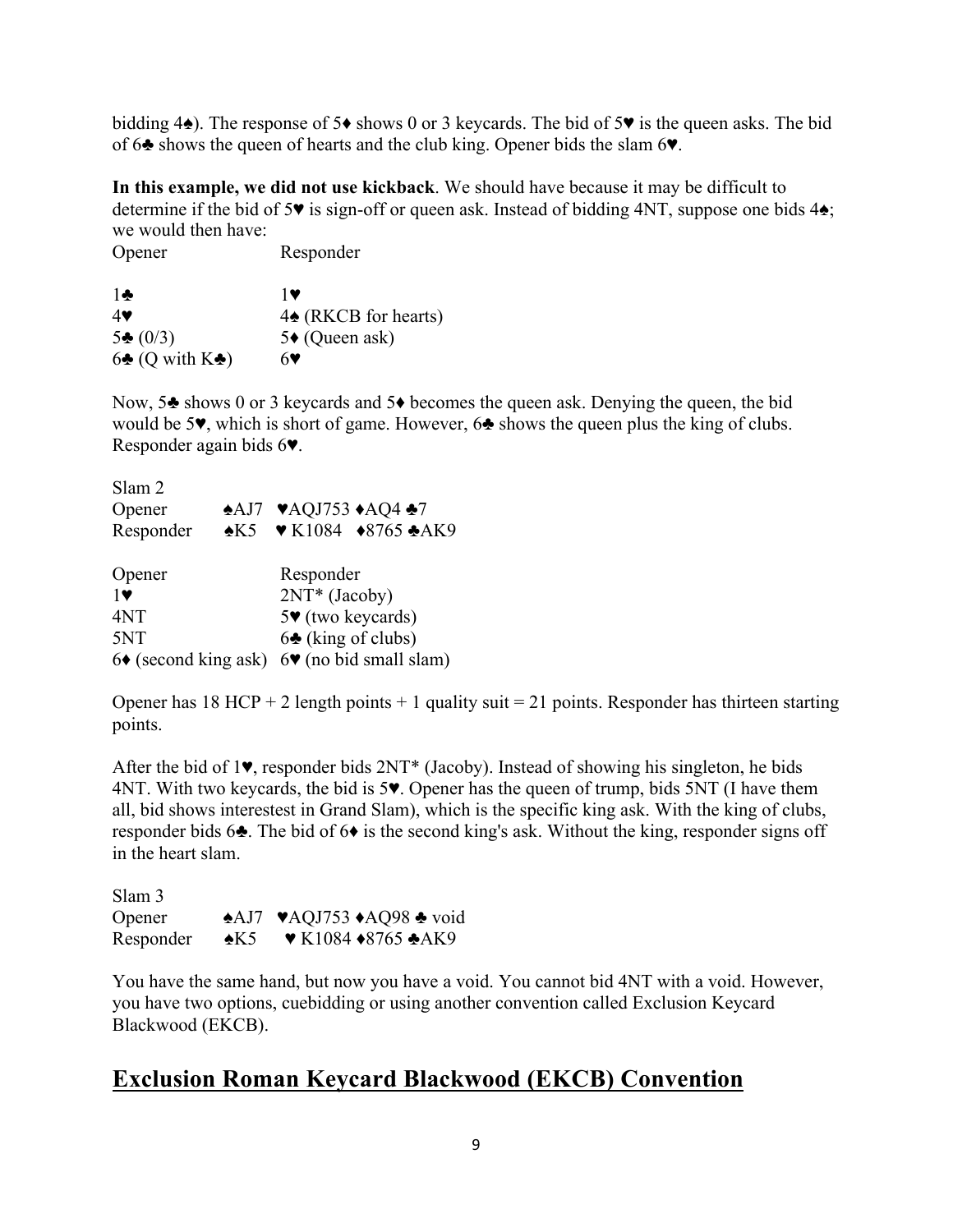The convention is only played when a known major suit agreement is a major and you know you are in the region of slam. For example, after a Jacoby 2NT bid, a concealed splinter bid, or perhaps a Swiss bid. The convention may also be played whenever the last-bid suit is a major (with or without an agreement). The convention is initiated by an unusual jump to the five levels above game in your void suit. You are asking for keycards for the agreed upon major or the lastbid major excluding the void suit. Partner does not count the ace in the void suit bid; now there are only four keycards, three aces and a king. **There is no such thing as 1430 or 3014 EKCB**. The responses are steps above the bid suit.

## **Responses to EKCB**

| First Step  | 0 keycards                   |
|-------------|------------------------------|
| Second Step | 1 keycard                    |
| Third Step  | 2 keycards without the queen |
| Fourth Step | 2 keycards with the queen    |
| Fifth Step  | 3 keycards (very unusual)    |

The only exception to a five-level bid is that one may use  $4\triangle$  if you agree that hearts is trump at the two-level. However, you cannot do this if you play kickback. Thus, I would only recommend that it be used with bids at the five-level.

As with 1430 RKCB, the bid of 5NT is again the specific king ask. The next step after a 0 or 1, including the void suit (but excluding 5NT), is the queen ask. Finally, the bid of any suit that is not the queen ask is the SSA.

What do you do after an EKCB ask with a void? You must always ignore it.

Returning to our Slam 3 example, opener bids 5♣ (EKCB). Excluding the club suit, responder has one keycard (king of hearts) and bids 5♦. Partner with all the aces and a void in clubs knows it is the king of hearts. Having the queen, what next? He bids 5NT which is again the specific king ask, without the king of diamonds, partner again signs off in six hearts.

## **Double Agreement Roman Keycard Blackwood (DRKCB)**

With a double agreement, there are now six keycards (four aces and two kings), NOT FIVE, so we have what are called Double agreement 1430 Roman Keycard Blackwood (DRKCB). We consider DRKCB responses for some double agreements.

1. Major-Major Agreements

| a) Opener    | Responder  | b) Opener     | Responder  |
|--------------|------------|---------------|------------|
| 1♠           | $2\bullet$ |               | $2\bullet$ |
| $3\clubsuit$ | 3♠         | $3\spadesuit$ | 4♥         |
| 4♥           | ANT        | 4NT           |            |

Then 4NT is a DRKCB ask.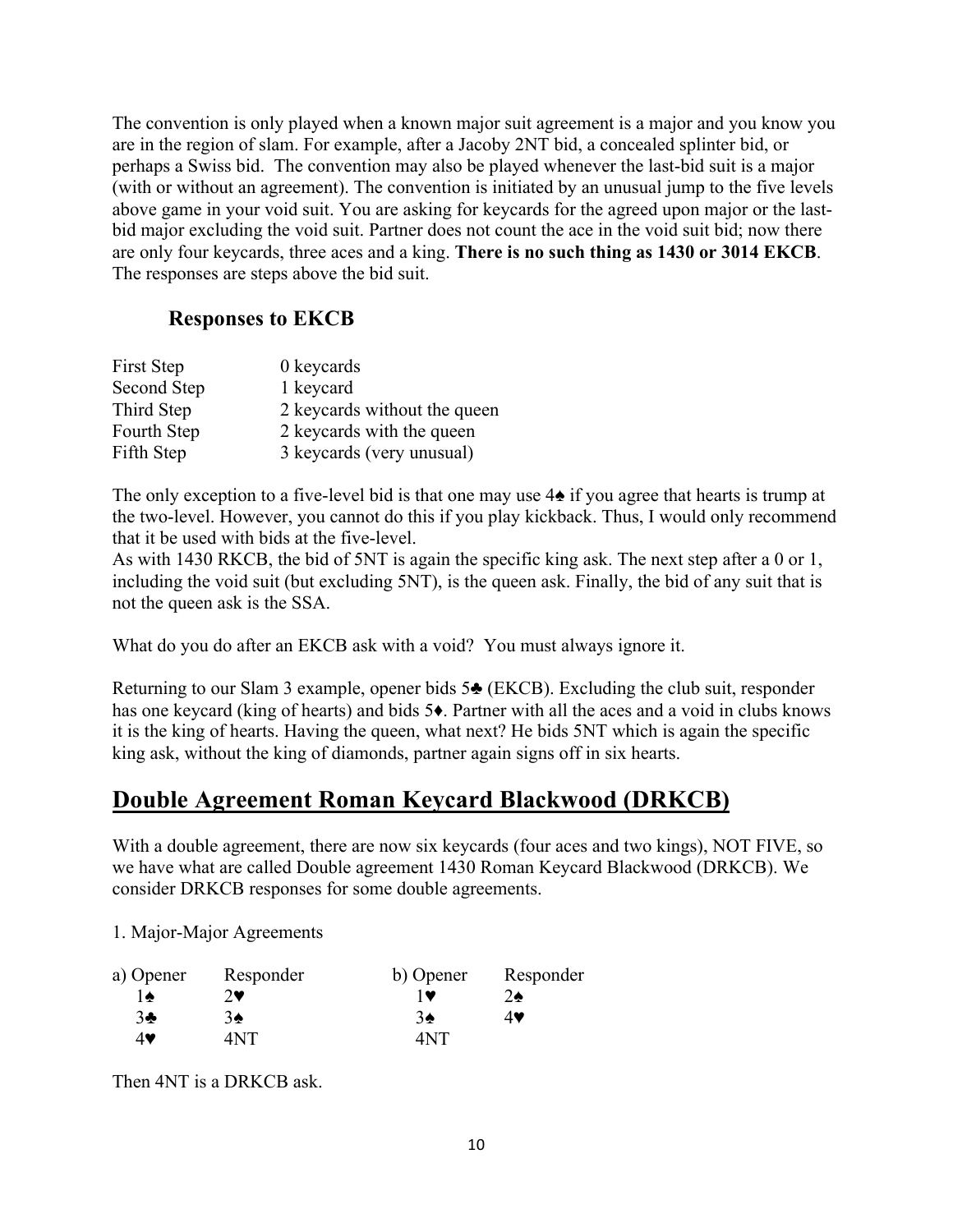When responding to DRKCB asks, there are now six keycards. And, **there are no void-showing responses.** The first two responses (5♣ and 5♦) of DRKCB are the same as 1430 RKCB; however, there are now three queens showing responses:

- 5♥ 2 with neither queen
- 5♠ 2 with one queen
- 5NT 2 with both queens

Note that in the second step (5♠), you do not know which queen. However, if partner makes a first or second step response to a DRKCB ask (5 $\triangle$  and 5 $\bullet$ ), unless the asker has both of the agreed-upon suit queens, the queen situation is unknown. To now ask about queens, the asker uses the next available "free bid" step, excluding the trump suits, but including 4NT for a queen ask. The four-response steps now become:

| $1st$ step | 2 with no queen                 |
|------------|---------------------------------|
| $2nd$ step | 2 with lower-ranking queen only |
| $3rd$ step | 2 higher-ranking queen only     |
| $4th$ step | 2 both queens                   |

## **When investigating a small slam in double-agreement sequences, you are looking to have at least five of the six missing keycards plus at least one queen of the agreed upon suits.**

We now consider two **major-major** examples.

| $(A)$ Opener              | Responder                  | Comments                     |
|---------------------------|----------------------------|------------------------------|
| $*A10732$                 | $\triangle$ KJ5            |                              |
| <b>VA982</b>              | ♥KQJ63                     |                              |
| $\triangleleft$ K2        | $*$ A94                    |                              |
| $\clubsuit$ Q7            | A5                         |                              |
| $1\spadesuit$             | $2\bullet$                 | (1) Double Agreement         |
| $3\blacktriangledown$     | $3\spadesuit(1)$           | $(2)$ DRKCB                  |
| $4\blacktriangledown$     | 4NT(2)                     | $(3)$ 2 with neither queen   |
| 5(3)                      | 6(4)                       | (4) $Q\spadesuit$ is missing |
| (B) Opener                | Responder                  | Comments                     |
| $*A8732$                  | $\triangle$ KJ5            |                              |
| $\blacktriangledown$ AQ95 | $\blacktriangledown$ KJ632 |                              |
| $\triangle$ A2            | $\triangle$ K94            |                              |
| A5                        | $\clubsuit$ Q7             |                              |
| $1\spadesuit$             | $2\bullet$                 | (1) Double Agreement         |
| $3\blacktriangledown$     | $3\spadesuit(1)$           | (2) DRKCB                    |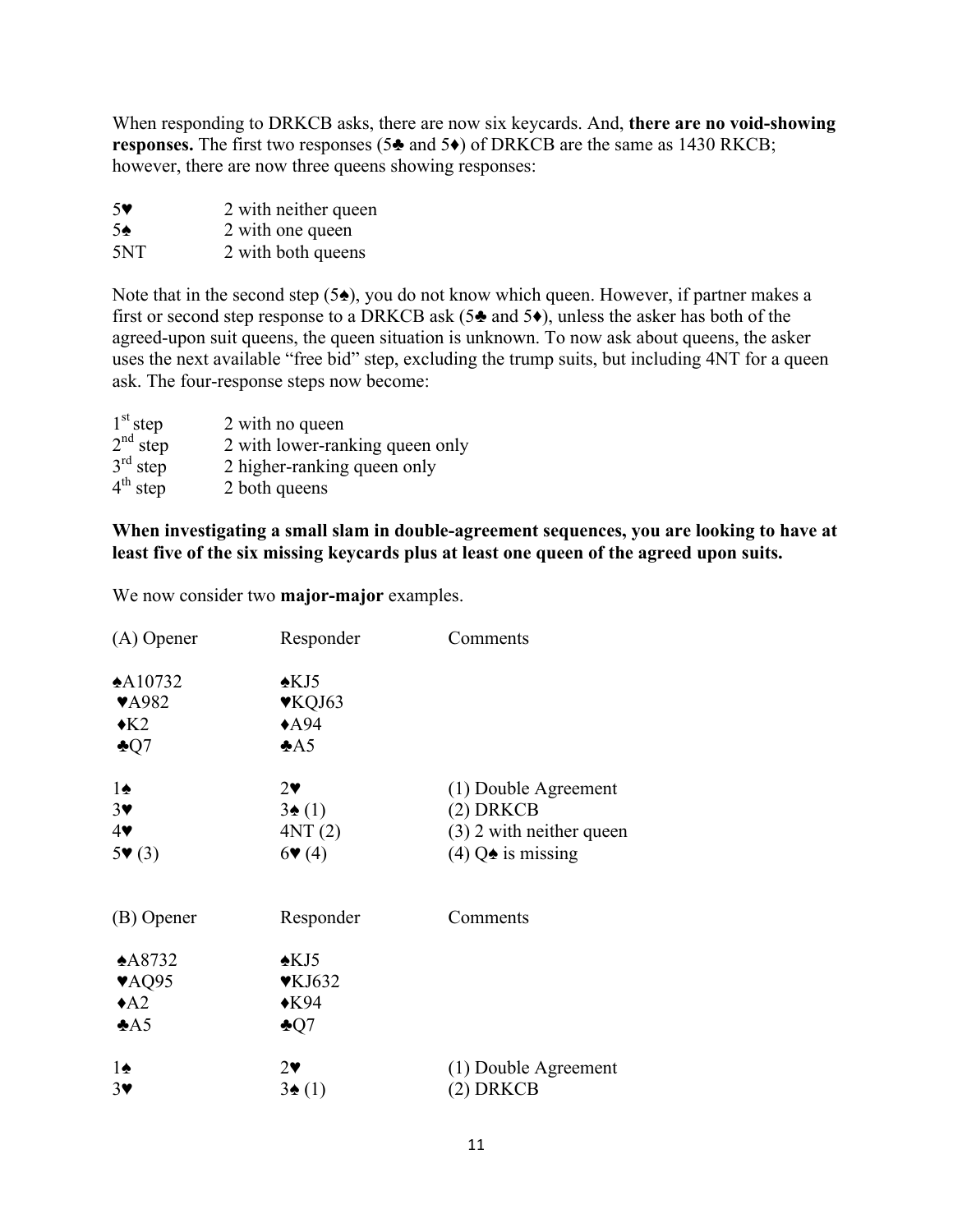| $4\bullet$      | 4NT(2)                   | $(3)$ 1 or 4 keycards                                                 |
|-----------------|--------------------------|-----------------------------------------------------------------------|
| $5\clubsuit(3)$ | $5*(4)$                  | (4) Queen ask with double agreement                                   |
| 5NT(5)          | $6\blacktriangledown(6)$ | (5) $Q\blacktriangledown$ (2 <sup>nd</sup> step, lower-ranking queen) |
|                 |                          | $(6)$ Q $\bullet$ is missing                                          |

Note that if the response in example (B) was  $5\bullet$  (0 or 3) instead of  $5\bullet$ , one could not ask for the missing queen! No "free-bid" step is available for a queen asks since one must bypass all fivelevel bids. The five-level bids are sign-offs and 5NT is the king ask. Queen asks are more easily used with kickback DRKCB sequences.

## **Quantitative Bids**

When one opens 1NT or 2NT, a jump bid to 4NT is usually quantitative; it is asking partner if he is at the top of his bid. If he is, he should bid 6NT, otherwise, pass. While it is most often played when opening notrump, it may also be used with strong suit bid responses.

Examples of some common Quantitative bidding sequences follow. **1NT - 4NT** Partner passes with a minimum or bids 6NT **1NT - 2♦/2♥** Jacoby Transfer to hearts/spades **2♥/2♠ - 4NT** Quantitative, partner passes or bids on with extras values/length **2♣ - 2♦** Semi-positive **3NT - 4NT** Quantitative, partner passes with a minimum or 6NT with good values **1♣ - 1♠ 2♦ - 2♥** Reverse by opener showing 17+ points, fourth suit forcing **3NT - 4NT** Quantitative, partner passes with a minimum or 6NT with good values **1NT - 2♣** Stayman **2♥ - 4NT** Quantitative, partner passes or bids 6NT **1x - 1y 1NT - 4NT** Quantitative, partner passes or bids 6NT **1M - 2m 2NT - 4NT** Quantitative, partner passes or bids 6NT **1NT - 2♣ 2♦ - 4NT** Quantitative partner passes or bids 6NT **2NT - 3♣** Stayman **3♠ - 4NT** Quantitative partner passes or bids 6NT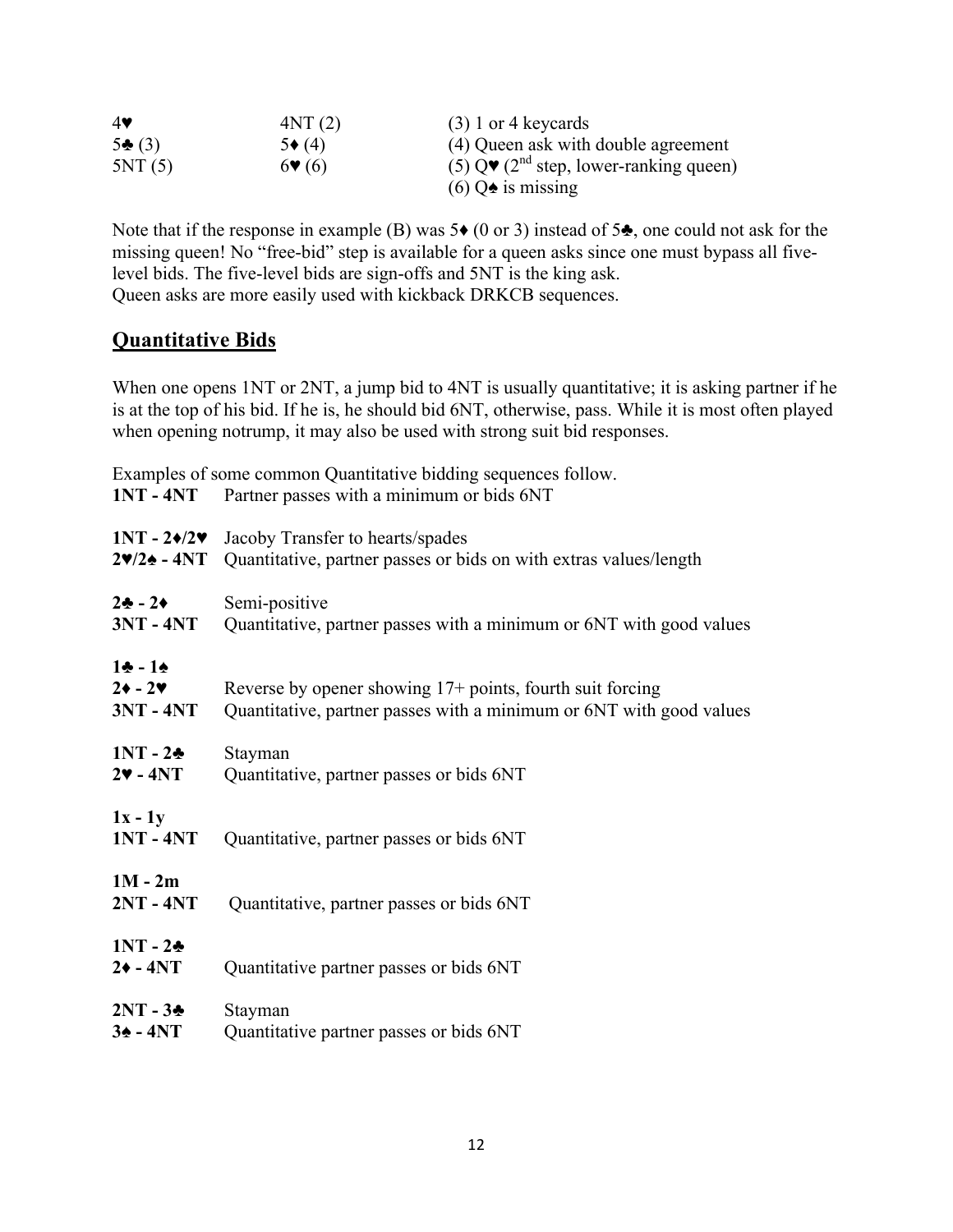**Grand Slam Force after 1NT –** Is the bid of 5NT. It may be used after a notrump opening or after one has agreed upon a suit.

To use the bid after a one notrump opening requires 20+ HCP. If opener is at the top of his bid, 17 HCP, he bids 7NT; otherwise he bids 6NT.

## **Baron Bids after 4NT**

After an invitational quantitative 4NT bid, opener need not bid 6NT since finding 12 tricks may be difficult. It is often better to play slam in a suit which allows you to ruff losers. If you have four losers you may not want to play in notrump, but a suit. Since the bid of 4NT invites a slam, any bid by the opener says "I accept" the invitation to slam, and is forcing; one may also stop in 5NT. Instead of bidding 6NT, one usually bids 4-card suits up-the-line which allows the partnership two chances to find a suit fit. Let's look at an example:

| West                     | East                    |
|--------------------------|-------------------------|
| $\triangle$ 54           | $*AK7$                  |
| $\blacktriangledown$ K67 | $\blacktriangledown$ J9 |
| $\triangle$ KQJ2         | $*A10985$               |
| $*AK54$                  | $\clubsuit$ . 12        |

In this example, West has 4 losers and the bidding goes 1NT – 4NT; since East has 15HCP and a 5-card suit, he invites slam. With four losers, East accepts by bidding 5♣, the cheapest 4-card suit. East does not like clubs, but is happy to bid 4♦. West likes his quality diamond suit and his two small spades are only an asset in a suit contract. Hence, he bids 6♦. In six diamonds, west can ruff a spade for the  $12<sup>th</sup>$  trick; if the contract was in 6NT, only 11 tricks can be made. Let's consider a second example.

| West                      | East             |
|---------------------------|------------------|
| $\triangle$ AKJ           | $\triangle$ 072  |
| $\blacktriangledown$ AQ67 | $\mathbf{v}$ K9  |
| $\triangle$ A102          | $\triangle$ K752 |
| $\cdot$ KJ106             | $*0842$          |

In this case, the bidding goes:

| $2\bullet$           | $2\bullet$ (ace or king) |
|----------------------|--------------------------|
| 2NT                  | 4NT                      |
| $5\clubsuit$ (Baron) | 60                       |

Finally suppose we have the following hand.

West East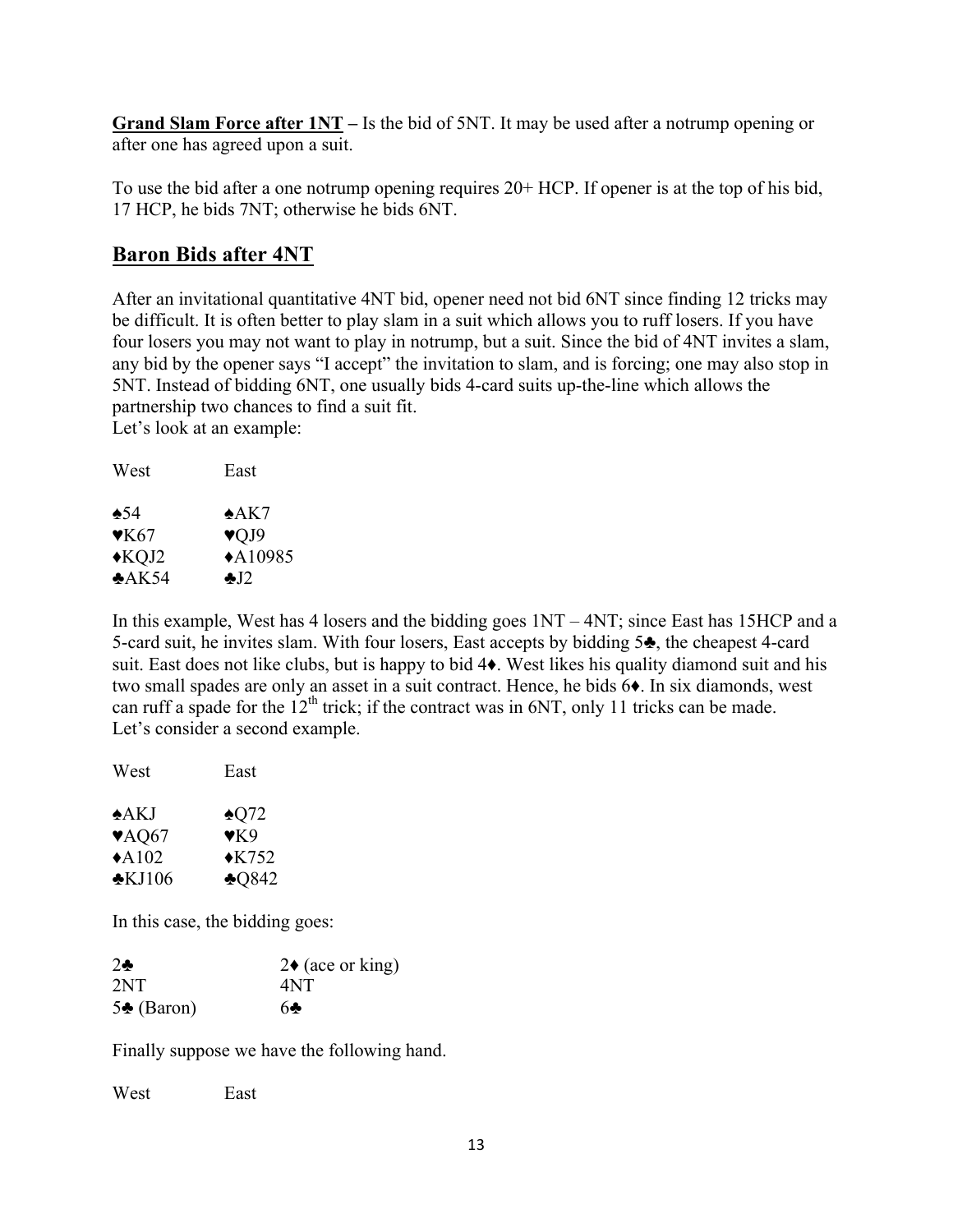| $\triangle$ AJ2       | $*KQ43$                 |
|-----------------------|-------------------------|
| $\mathbf{V}KQ87$      | $\blacktriangledown 52$ |
| $*KQ6$                | $\triangle$ AJ103       |
| A K8                  | $\triangle$ J $102$     |
|                       | Here the bidding goes:  |
| 2NT                   | 3♣ (Stayman)            |
| $3\blacktriangledown$ | 4NT                     |

6NT

## **Scroll Bids (Modified)**

## **With Bergen Raises**

When playing Bergen Raises, some use concealed/ambiguous splinter bids. Recall that when opening a major, a jump into the other major indicates a singleton somewhere and four-card support with 13+HCP. For example, if one opens one heart, then three spades indicates 13+HCP with four hearts and a singleton somewhere; if one opens one spade, then a response of three hearts shows four spades, 13+HCP and a singleton somewhere.

To locate the singleton, the opener uses scroll asking bids. Thus, the bidding goes:  $1\blacktriangledown - 3\blacktriangle$ ,  $3NT$ or 1♠ - 3♥, 3♠. The responses after the 3NT scroll asks are: 4♣, 4♦, 4♠ which shows singletons in either clubs, diamonds, or spades, respectively; and the corresponding responses after bidding 3♠ are: 3NT=♣, 4♣=♦, and 4♦=♥, the suit below the singleton.

How do you indicate not a singleton, but a VOID when using the concealed/ambiguous splinter bids?

To show either a singleton or a void, one continues with a scroll bid. Then up-the-line bids are used to show a singleton or VOID and simultaneously provides one with information about keycards for the agreed upon suit. After hearing the response to the asking scroll bids (3NT or 3♠), one uses the next sequential up-the-line bid to determine the nature of the shortage. The responses are: Step 1 (the next cheapest bid) says it is a singleton, and Steps 2-5, the next four bids, indicate one has a void and simultaneously shows keycards.

To illustrate, suppose we are playing 1430 RKCB. And the bidding goes: 1♥ - 3♠, 3NT and one hears the response 4♣. To ask about the nature of the shortage (singleton or void), one uses the next sequential up-the-line bid to ask, bids 4♦. The responses for showing a singleton and/or associated keycards for the major suit (hearts) with a void are:

- 4♥ club singleton (next cheapest step)
- $4\spadesuit$  club void with 1 or 4 keycards (step 2)
- 4NT club void with 0 or 3 keycards (step 3)
- 5 $\triangle$  club void with 2 keycards w/o the queen (step 4)
- $5\bullet$  club void with 2 keycards with the queen (step 5)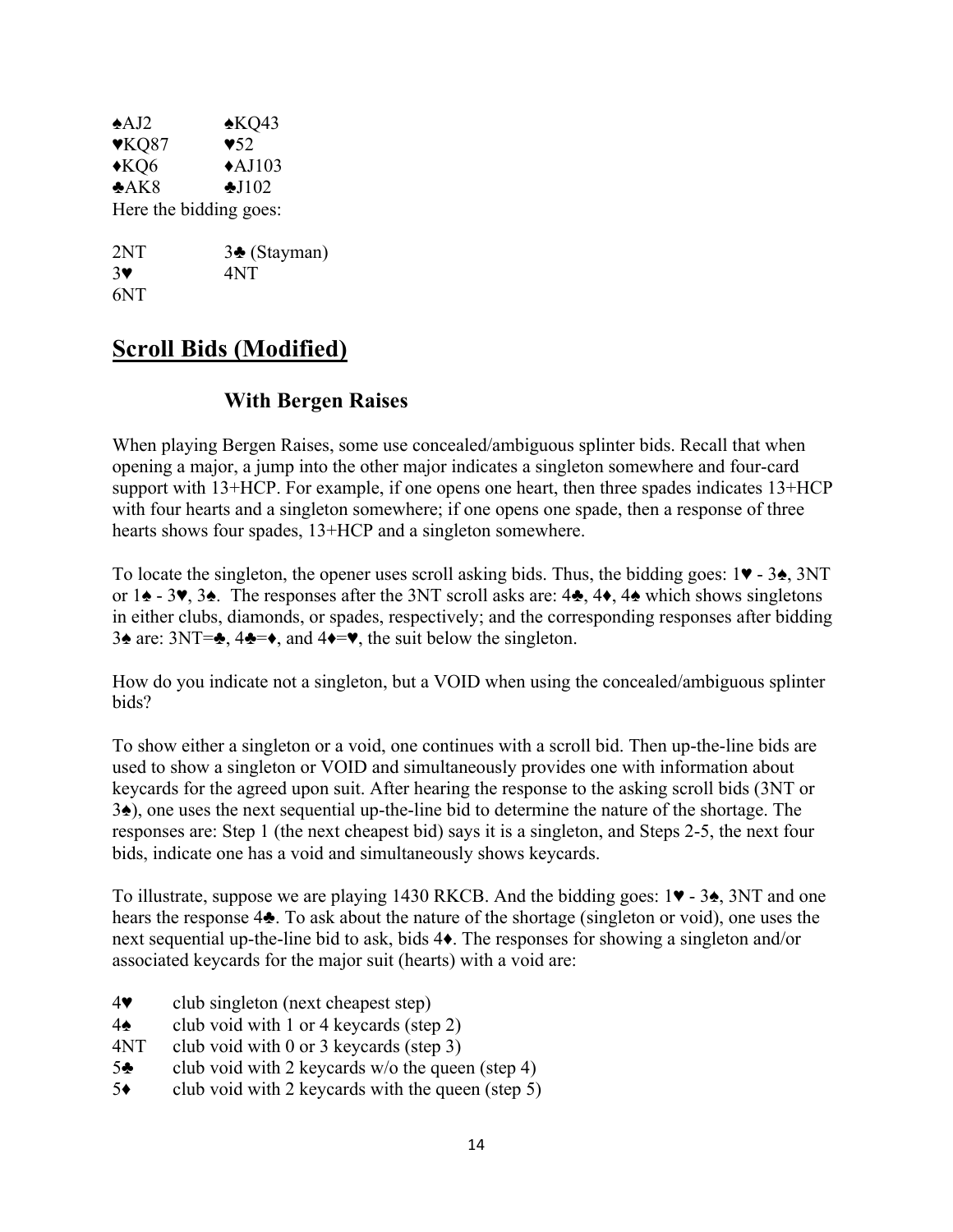If you play 0314 RKC, you merely interchange steps 2 and 3 above.

In a similar situation, after hearing 4♦, one would use the up-the-line bid of 4♥ to ask about the nature of the shortage. Now, 4♠ shows a singleton diamond and the keycard steps 2-5 are: 4NT, 5♣, 5♦, and 5♥. After hearing the response 4♠, the up-the-line asking bid is 4NT. Then, 5♣=singleton in spades and the keycard steps (2-5) are: 5♦, 5♥, 5♠, 5NT.

Opening one spade, to show a singleton somewhere with 13+HCP and four-card support is 3♥. After hearing the bid of 3 $\triangle$ , one indicates a singleton with the bids 3NT= $\triangle$ , 4 $\triangle$ = $\triangle$ , and 4 $\blacktriangledown$ = $\triangle$ . To ask about the nature of the shortage, one again uses the up-the-line bids: 4♣, 4♦, and 4♠. Again, the next cheapest up-the-line bid indicates a singleton and steps 2-5 are used to show a void and simultaneously keycards for the major suit spades. To illustrate, following the bid of 4♣, the shortage bid is 4♦. The responses follow.

- 4♥ diamond singleton (next cheapest step)
- 4♠ diamond void with 1 or 4 keycards (step 2)
- 4NT diamond void with 0 or 3 keycards (step 3)
- 5♣ diamond void with 2 keycards w/o the queen (step 4)
- 5♦ diamond void with 2 keycards with the queen (step 5)

The responses to the shortage bids of 4♥ and 4♠ follow similarly.

## **To illustrate how the bid may be used, we consider an example.**

| <b>Opener</b>                       | Responder                                   |
|-------------------------------------|---------------------------------------------|
| $\triangle$ AQJ762                  | $*K984$                                     |
| $\mathbf{V}$ 3                      | $\blacktriangledown$ AQ92                   |
| $*9872$                             | $\triangle$ void                            |
| $\clubsuit KQ$                      | $*A7632$                                    |
| <b>Opener</b>                       | Responder                                   |
| 1♠                                  | $3\blacktriangledown$ (shortness somewhere) |
| $3\spadesuit$ (shortage asking bid) | $4\bullet$ (singleton/void in diamonds)     |
| $4\bullet$ (modified scroll ask)    | 4NT (void in diamonds with 0 or 3 keycards) |
| 5NT (Spec King Ask)                 | $6\spadesuit$ (none)                        |
| 7♠                                  |                                             |

Using the sequential scroll bids and up-the-line shortage bids, adapted from bids suggested by the Australian champion George Smolanko for splinter bids, allows one to further investigate the nature of the shortage, a singleton, or a void with information about the keycards in the agreed upon major suit.

Observe that the scroll bids and up-the-line shortage bids may also be used with the Jacoby 2NT response to a major. If you play that, a three-level bid denotes a singleton or a void and a fourlevel bid shows a strong (not a void) five-card suit; however, now one uses "modified" scrolllike bids to ask about shortage with Keycard responses.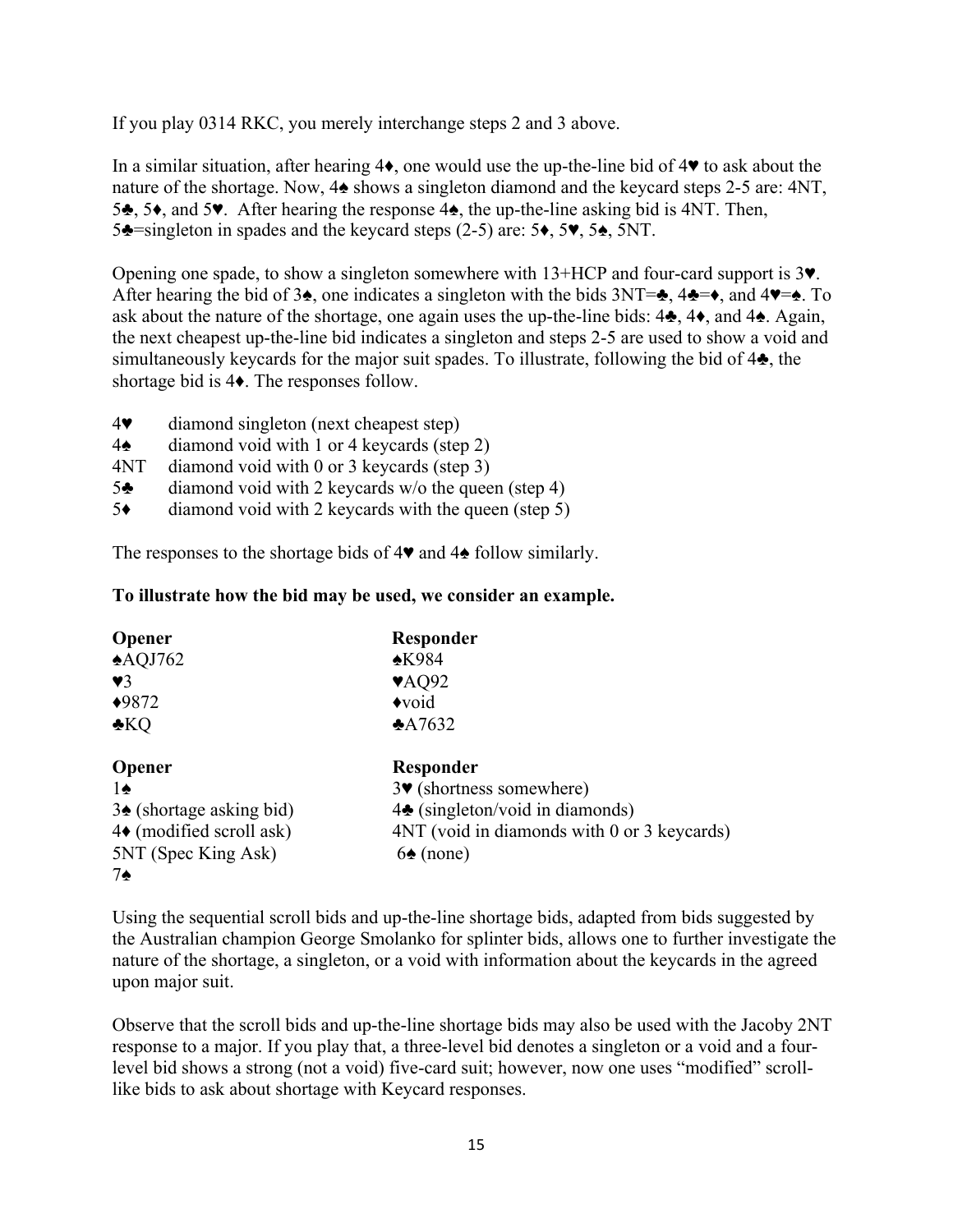**Note:** For the bidding sequence 1♥ - 3♠, the scroll ask is 3NT; however, with a spade void it is often better to use 4♥ to show the spade void with a minimum hand. This allows the opening bidder to pass the heart game with no slam interest. In addition, for consistency between the two methods, after the scroll ask of 3♠, one may define 3NT=♥, 4♣=clubs, and 4♦=diamonds.

## **After Jacoby 2NT**

When playing Jacoby 2NT after a major suit opening, the three-level bid by responder is alerted and says that one has a singleton or void in the suit bid. **The bid of 2NT in response to partner's opening bid of one of a major shows at least four trump and 13+ points in support of the major suit. And, in response to the bid of 2NT, opener's bid at the three levels shows a singleton or a void.** 

## **What does responder do next?**

With a minimum and no interest based on opener's response, responder usually jumps to game in the agreed suit. All other bids show at least some slam interest. Responder's new suit bids are often cuebids looking for slam.

## **Are there other options?**

Yes, one can use modified Scroll bids!

Let's look at two bidding sequences:

- (A) 1 $\blacktriangle$  2NT 3 $\blacktriangle$ /3 $\blacktriangleright$ /3 $\blacktriangleright$  which shows a singleton or a void in the suit bid.
- (B)  $1\blacktriangleright$  2NT 3♣/3♦/3♠ which shows a singleton or a void in the suit bid.

To determine whether or not partner has a singleton or a void, one bids as follows.

For sequence (A), one bids: 4♣/4♦/4♥, and for sequence (B), one bids: 4♣/4♦/4♠. A scroll-up bid at the four levels. Do you have a singleton or a void?

Responses become:

Next cheapest bid shows a singleton (Step 2) shows 1 or 4 keycards with a void (Step 3) shows 0 or 3 keycards with a void (Step 4) shows 2 keycards without and a void (Step 5) shows 2 keycards with the queen and a void

Thus, one is easily able to determine singleton and void with Keycard Blackwood. Let's look at an example: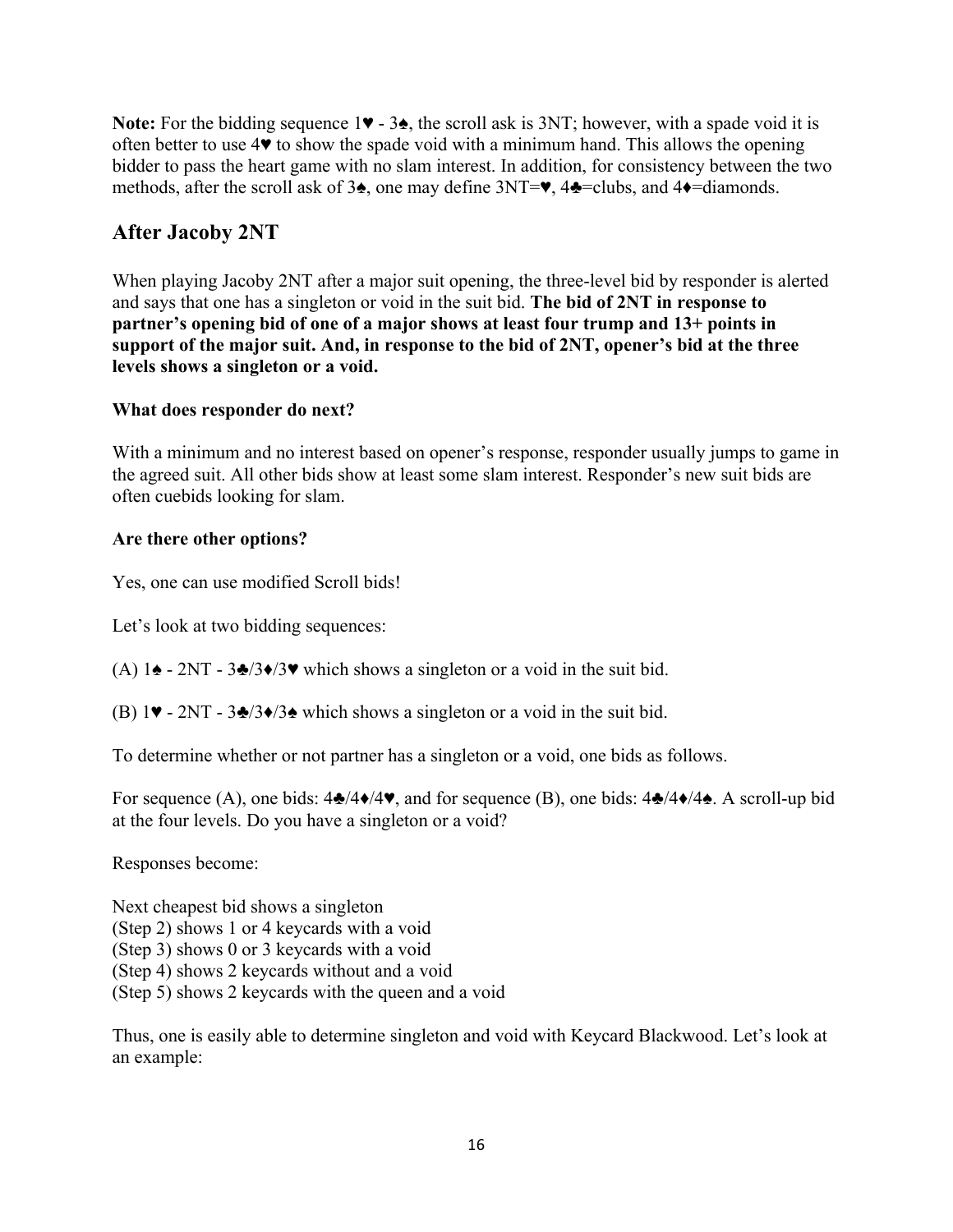Opening one 1♠ and responding 2NT, suppose partner hears the bid 3♥ that shows a singleton or void in hearts. After hearing the bid of 3♥, one next bids 4♥ to ask whether it is a singleton heart or a void (**note, the bid of 4♠ is a sign-off**).

The responses follow.

- 4♠ heart singleton (next cheapest step)
- 4NT heart void with 1 or 4 keycards (step 2)
- 5♣ heart void with 0 or 3 keycards (step 3)
- 5♦ heart void with 2 keycards without the queen (step 4)
- 5♥ heart void with 2 keycards with the queen (step 5)

Similarly, opening one 1♥, the responses after hearing for example 3♠ (a spade singleton or void), and one would bid 4♠.

The responses follow.

- 5♣ spade singleton (next cheapest step)
- 5♦ spade void with 1 or 4 keycards (step 2)
- 5NT spade void with 0 or 3 keycards (step 3)
- 5♥ spade void with 2 keycards without the queen (step 4)
- 5♠ spade void with 2 keycards with the queen (step 5)

Note that the asking bids and responses provide all the information required to bid slam or to sign off at the five-level, below slam.

## **Note: Instead of using scroll bids, some partnerships after showing a singleton/void will make a second cue bid of the suit to show a void.**

## **After Jacoby 2NT- Examples**

We now consider two examples of the method when responder bids Jacoby 2NT after a bid of a major.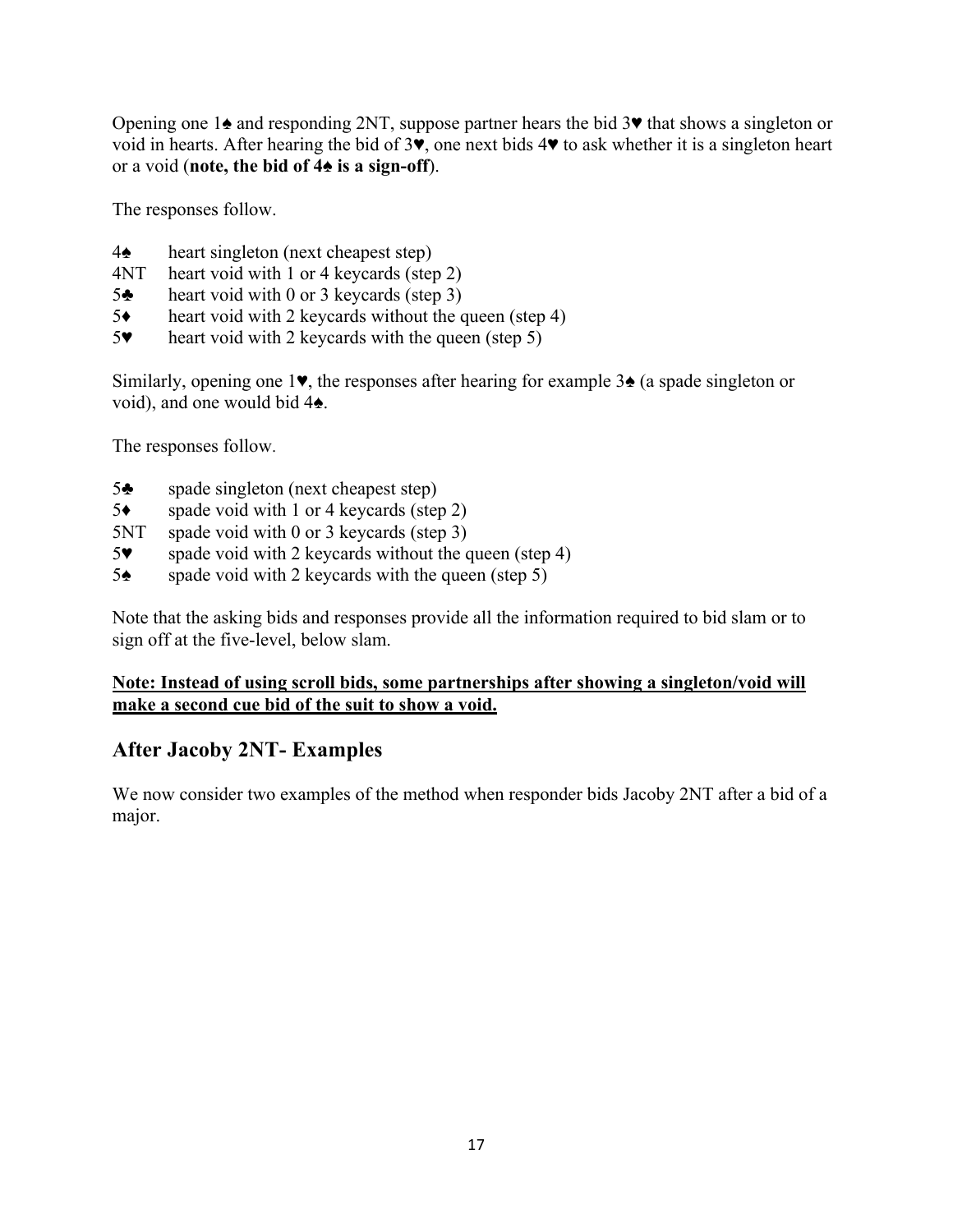## Dealer East N-S vulnerable



Suggested Bidding:

| West                       | North | East                       | South |
|----------------------------|-------|----------------------------|-------|
|                            |       | 1♠                         | Pass  |
| $2NT*$                     | Pass  | $3$ $\blacktriangledown^*$ | Pass  |
| $4$ $\blacktriangledown^*$ | Pass  | $4\spadesuit^*$            | Pass  |
| 4NT                        | Pass  | $5 -$                      | Pass  |
| $6\spadesuit$              | Pass  | Pass                       | Pass  |

#### \*Alerts

West's 2NT is Jacoby 2NT, showing a game-forcing raise with at least four spades.

The bid of 3♥\* shows a singleton or void. Hearing shortness, and with four hearts, east bids 4♥\* to ask whether or not west has a singleton or a void. The first level bid of 4♠\* shows a singleton. Now, west bids 4NT (Keycard Blackwood) to ask about keycards. The response (5♣) shows one or four; with an ace missing, west signs off in 6♠.

We next consider an example with a minor suit void: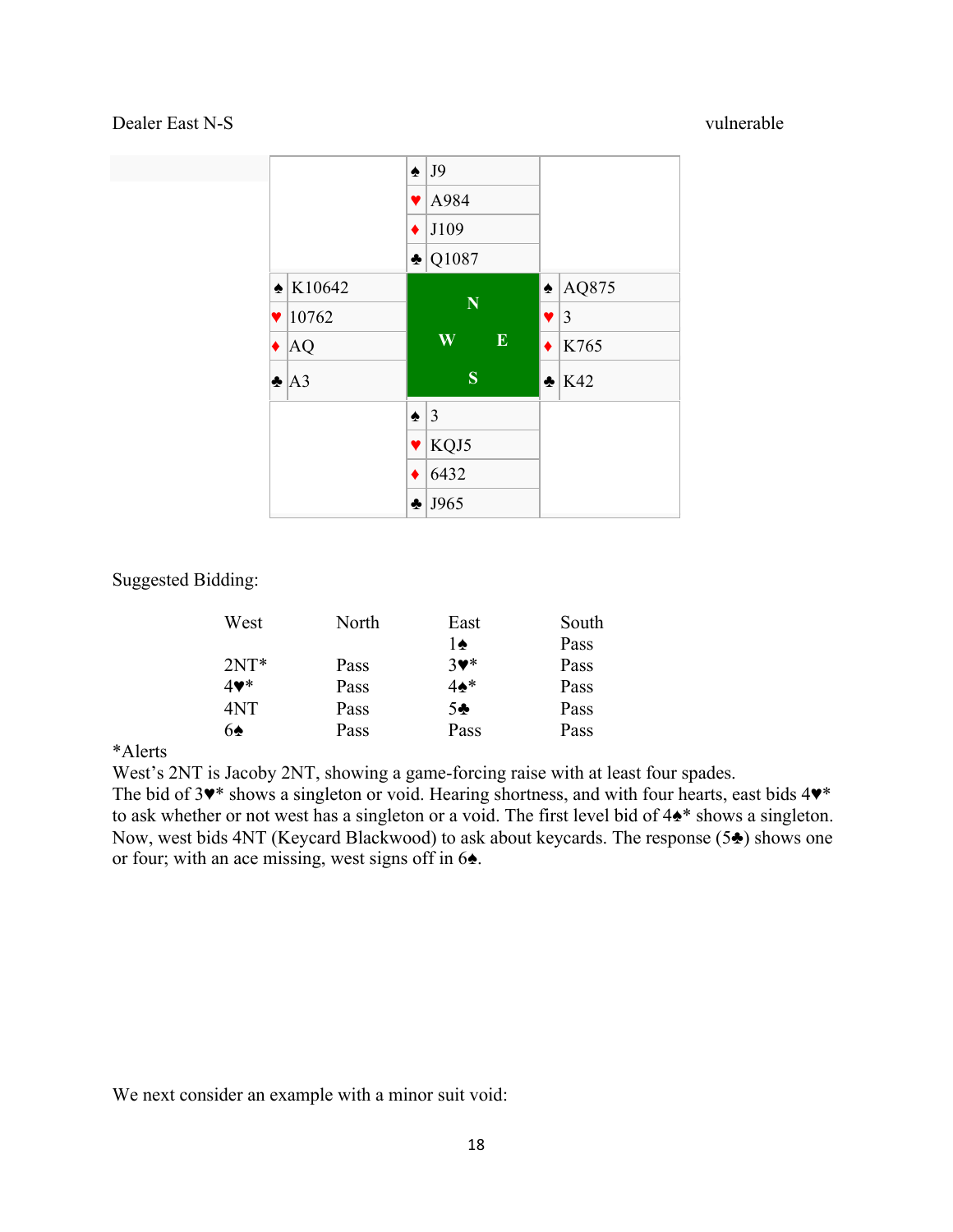#### Dealer North N-S Vulnerable



For this example, the bidding goes:

| East | South  | West     |
|------|--------|----------|
| Pass | $2NT*$ | Pass     |
| Pass | 4♦*    | Pass     |
| Pass | 5NT    | Pass     |
| Pass | 7♠     | All pass |
|      |        |          |

#### \*Alerts

Counting high card values and length, north has thirteen HCP and two length points or fifteen starter points and opens 1♠. South has only twelve starter points, however, hearing a major suit bid, reevaluates to thirteen Dummy Points, counting the doubleton, and uses the Jacoby 2NT bid that opener alerts. Opener now bids 3♦ to show the diamond singleton/void. Hearing the shortness bid and with three diamonds, south has slam interest and bids  $4\bullet^*$  to see if north has a singleton or a void, knowing game is ensured. North's response of 4NT (step 3) shows 0 or 3 keycards. South now asks about kings by bidding 5NT, 6♣ shows the king of clubs. North bids 7♠, a grand slam (with only twenty-five HCP).

Can you reach the slam without the Modified Scroll Bids? Perhaps; the bidding may go:

| North   | East | South  | West |
|---------|------|--------|------|
| 1♠      | Pass | $2NT*$ | Pass |
| $3*$    | Pass | 4NT    | Pass |
| 6♦      | Pass | 6♠     | Pass |
| Pass    | Pass |        |      |
| *Alerts |      |        |      |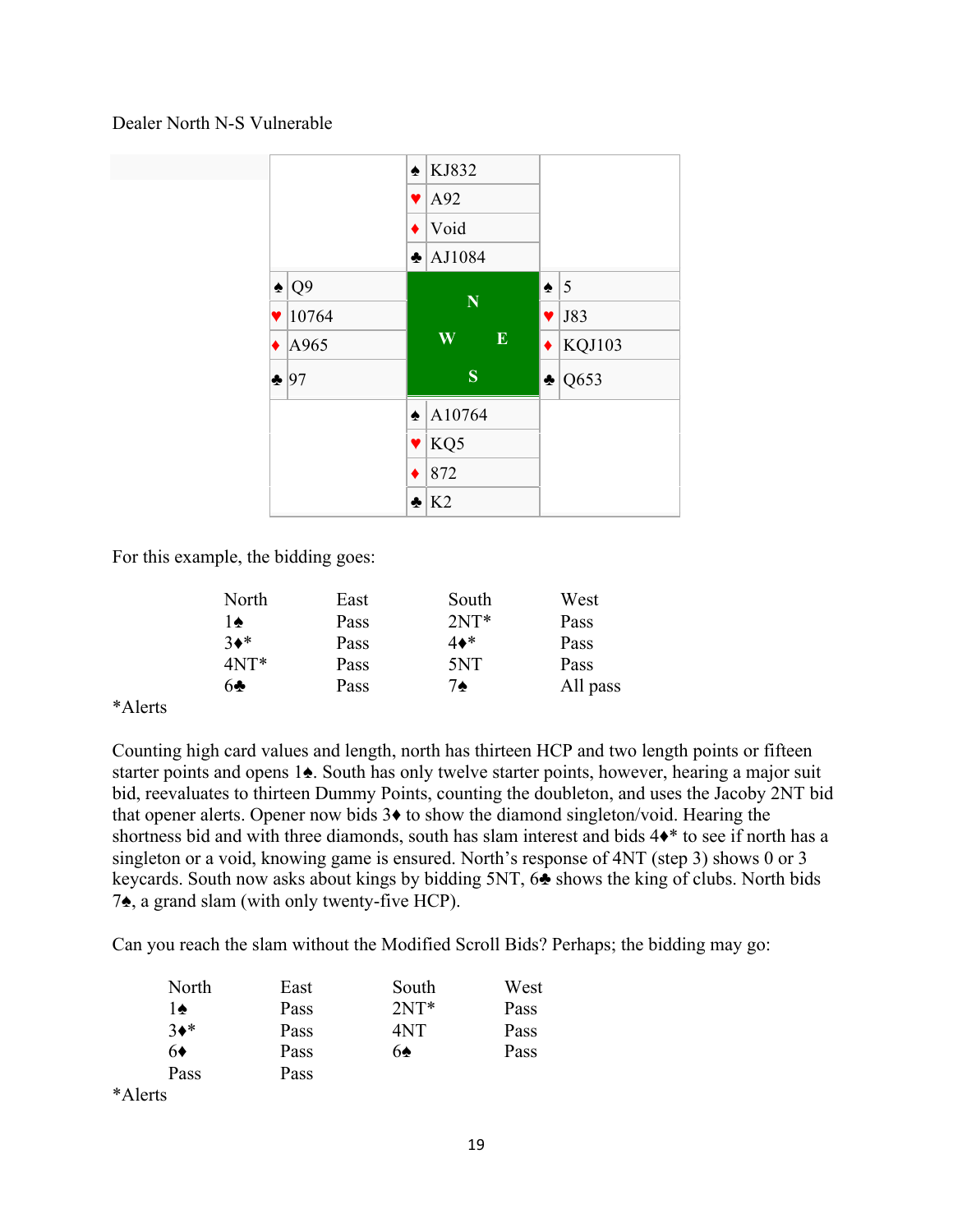The bid of 4NT is Keycard Blackwood and 6♦ shows an odd number of keycards with a void in diamonds. Yes, one can now bid 6♠, but note that getting to the grand slam is difficult.

If you do not play Keycard Blackwood, just Blackwood, Eddie Kantar recommends bidding 5NT with a void and two aces. Again, getting to seven spades is difficult.

If south does not bid 4NT, but instead bids four spades, in neither case would one reach the slam.

**The use of "Scroll Bids" should enhance the convention card for those who use Bergen Raises (Reverse Bergen Raises or Combined Bergen Raises) playing 2/1, Standard American, or Precision.**

## **After a Bergen Raise (Combined or Reverse) – Example**

You hold the following hand  $\triangle$  KQ762  $\blacktriangledown$  Q742  $\triangle$ KQ4  $\triangle$ A

You open the bidding 1 $\triangle$  and playing combined Bergen raises partner bids 3 $\triangle$ \* showing 7 – 10 dummy points. Not knowing the exact values, you bid 3<sup>♦\*</sup> to ask, and partner next bids 3<sup>♦\*</sup> showing four spades and 10-12 dummy points.

Alternatively playing Reverse Bergen, the bid of  $3\cdot\cdot\cdot$  shows 10-12 dummy points and  $3\cdot\cdot\cdot$  is used to ask if partner has exactly 12 dummy points. If he does, he bids at the 4-level of the major; if not, he responds at the 3-level.

Not playing Bergen, you bid 3♠\* to show a limit raise in spades.

#### **Are you interested in slam?**

In May 2008, Marty Bergen asked 60 experienced bridge players this question and found that five would bid 4♠ at matchpoints, but investigate slam in IMPS or a team game, 26 would signoff in fours spades, and 29 would investigate slam. What would you do?

You know partner has 10 -12 dummy points. What about your hand?

You have 16 HCP plus one point for length, subtracting a point for the dubious ace; you have only 16 starting points. However, with a fit you may add two points for the singleton and one more for the good side suit. You have 19 Bergen points. Adding 19 to 12 yields only 31 total points; short of the required 33 points required for slam.

**Hence do not investigate slam!** The complete deal follows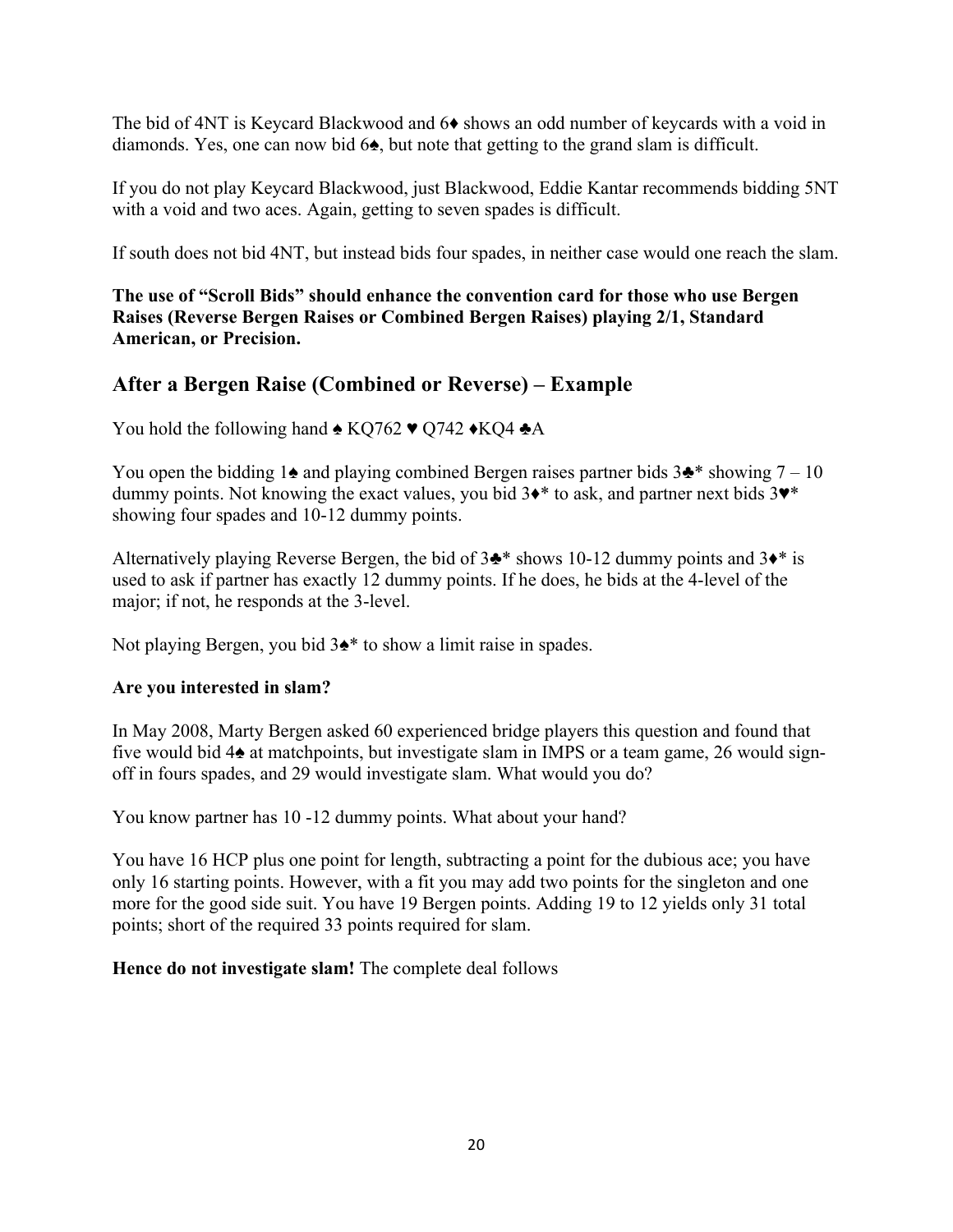



If you were to bid slam, West would lead the ♣Q and 6♠ is down two. Declares loses two spades and one heart.

Think before investigating slam, an overbid usually leads to a bad result.

## **Roman Keycard Gerber (RKCG)**

When is 4♣ asking for aces (Gerber)? When is 4NT asking for aces (1430 RKCB)? When is 4♣ a cuebid or a splinter? When is 4NT quantitative? What is 4♣ after a transfer or after Stayman?

These are all questions partnerships must discuss. In general, most partners tend to play Gerber over first and last notrump bids. That means if one opens 1NT or 2NT or if in the bidding sequence one bids 2NT or 3NT, the bid of 4♣ is Gerber.

However, if one agrees on a major, the bid of 4♣ is usually a cue bid and not Gerber.

Partnerships that do not play Kickback bids may use 1430 Keycard Gerber after for example after an ambiguous splinter bid. The responses to the bid follow 1430 RKCB.

## **Responses to 4♣ RKCG**

4♦ 1 or 4 keycards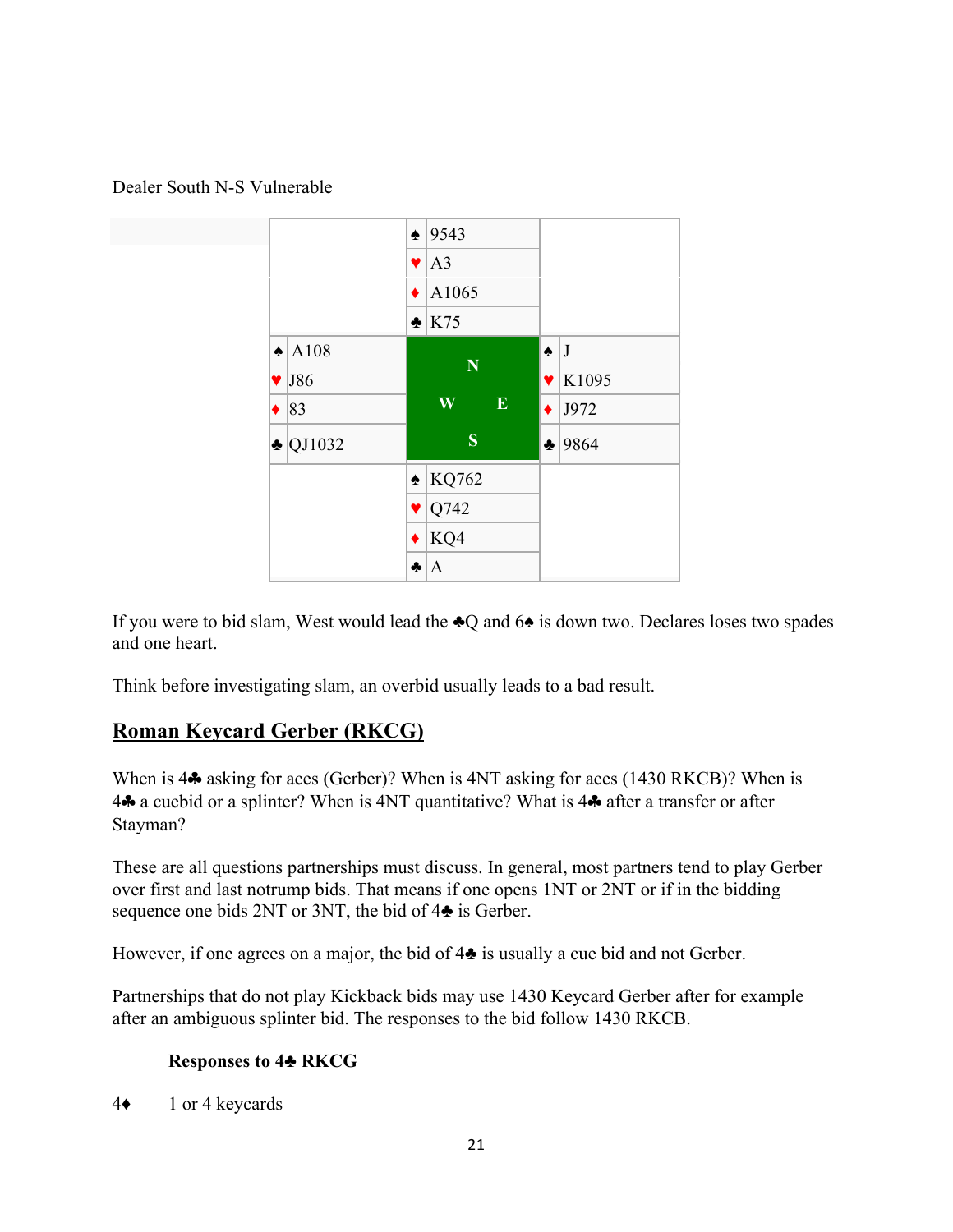- 4♥ 0 or 3 keycards
- 4♠ 2 keycards without the queen
- 4NT 2 keycards with the queen

To show a void with two or four keycards, bid 5NT; with and odd number of keycards, bid the void at the six-level. There is no Queen ask bid for this convention.

## **King Ask in RKCG**

After a response to the number of keycards, the next step in Keycard Gerber is the king ask (Progressive Gerber bid). It requests the number of kings, excluding the trump suit. The steps are respectively 0, 1, 2, 3 etc.

## **Roman Keycard Blackwood over Preempts**

When your partner preempts, there are ways to investigate the hand further. For two-level preempts, one may bid 2NT to ask your partner for a feature or you may use the Ogust Convention. Or, you may play Modified Ogust, Two-step Ogust, Roudinesco rebids, Romex rebids, the McCabe Adjunct Convention, etc.

What method do you employ if your partner bids at the three-level and you have a very good hand? A convention that is similar to the 2NT asks is the Ogust 3NT ask. The responses are

- 4♣\* minimum, 1 top honor (BAD/WEAK Hand and BAD/STRONG Suit)
- 4♦\* minimum, 2 top honors (BAD/WEAK Hand and GOOD/STRONG Suit)
- 4♥\* maximum, 1 top honor (GOOD/STRONG Hand and BAD/WEAK Suit)
- 4♠\* maximum, 2 top honors (GOOD/STRONG Hand and GOOD/STRONG Suit)

4NT\* all 3 honors, A-K-Q-x-x-x and little else

However, a diadvantage of this approach is that 3NT is no longer to play!

Alternatively, you may also employ the Roth Four Club Convention. It is usually a slam-try allowing one to assess the partnership's prospects for slam without going beyond a safe contract.

After the three-level bid, partner bids 4♣ which is artificial and asks partner to describe his hand further. Recall that the responses go like this:

- 4♦ bad hand, bad suit.
- 4♥ bad hand, good suit (2 of the top 3 honors in the preempt suit).
- 4♠ good hand (1 or 2 honors outside the preempt suit), bad suit.
- 4NT good hand, good suit.

The responses are similar to Ogust but use different steps.

**Need better information regarding the trump suit. Then, another option is to use 4♣ as RKCB [used with weak two bids (2♦/2♥/2♠) and three level (3♦/3♥3♠) bids]. The bid of 4NT should not be used since it may get the auction too high.**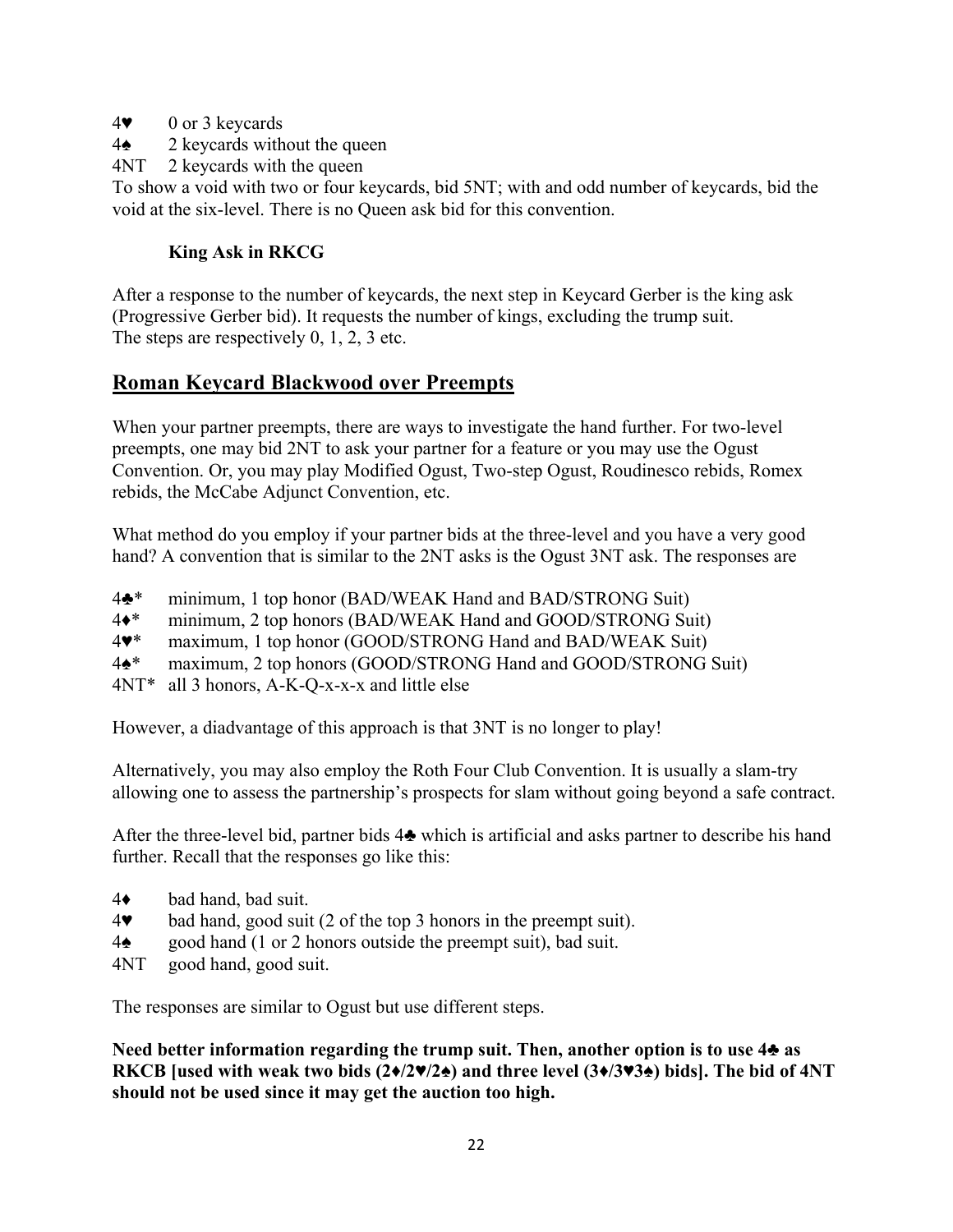The responses are:

- 4♦ first step 0 keycards in the agreed suit
- 4♥ second step, 1 keycard without the Queen
- 4♠ third step, 1 keycard with the Queen
- 4NT fourth step, 2 keycards without the Queen
- 5♣ fifth step, 2 keycards with the Queen

The only step in which the queen is not known is the first-step. The next bid of 4♥ is the Queen ask ---  $4\triangle$  = no and  $4NT = yes$ .

After the premptive bid of 3 $\clubsuit$ , the bid of 4 $\clubsuit$  is natural and advances the preempt; a jump to 4 $\bullet$  is RKCB for clubs.

Let's look at an example.

| Opener                                             | Responder                                                                 |
|----------------------------------------------------|---------------------------------------------------------------------------|
| $\triangle$ A 7                                    | $\bullet$ K 2                                                             |
| $\blacktriangleright$ K 1098765                    | $\blacktriangleright$ AQ2                                                 |
| $\bullet$ 7                                        | $\triangle$ AQ6542                                                        |
| 345                                                | $\triangle$ A 7                                                           |
| $3\blacktriangledown$                              | $4\spadesuit$ (1430 RKCB for hearts)                                      |
| 4NT (2 w/o)                                        | 5 $\bullet$ (SSA for diamonds, skipped the Queen ask bid of 5 $\bullet$ ) |
| $6\blacktriangledown$ (singleton $\blacklozenge$ ) | 7♥                                                                        |

**Grand Slam Force after Suit Agreement ( TRUMP ASKING BIDS) –** A jump bid of **5NT** is used to enquire about partner's top three trump honors. With 2 or more trump controls, responder makes a Grand Slam call in the trump suit. Otherwise, the responder signs off in a Small Slam.

| $1S - 3S$ ; | $4H - 5N$ ; | $1S - 2D$ ; |
|-------------|-------------|-------------|
| $5N - ?$    |             | $3S - 5N$ ; |

#### **SIMPLE METHOD**

| <b>Step</b>                     | Meaning                 |
|---------------------------------|-------------------------|
| 1 <sup>st</sup> 6               | <b>No Trump Honors</b>  |
| $2nd 6*$                        | <b>One Trump Honor</b>  |
| $4^{th}$ 6 $\blacktriangledown$ | <b>Two Trump Honors</b> |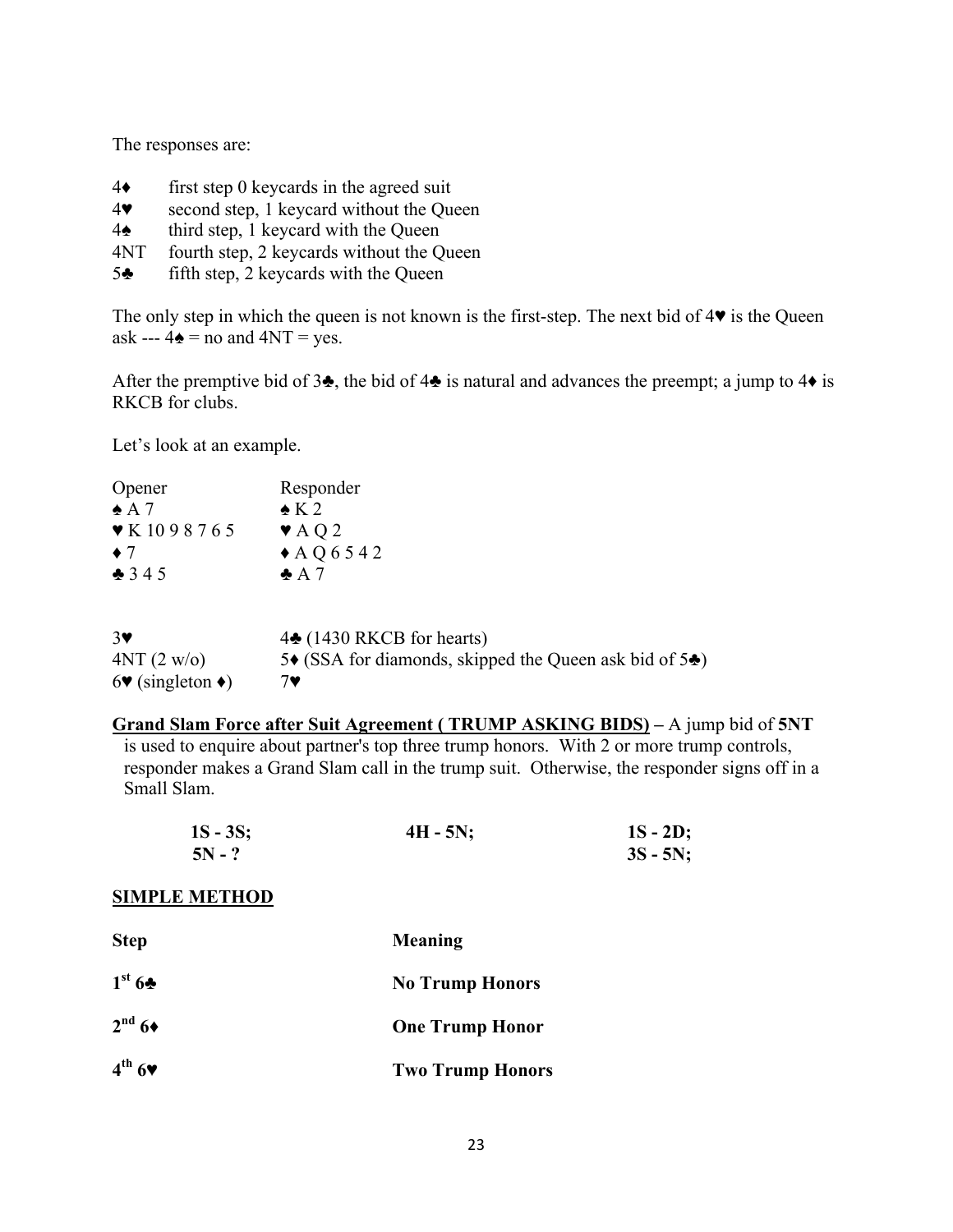## **5th 6♠ Three Trump Honor**

## **COMPLICATE METHOD**

| <b>Step</b>                     | <b>Meaning</b>                                    |
|---------------------------------|---------------------------------------------------|
| 1 <sup>st</sup> 6 <sub>2</sub>  | <b>No Trump Honors</b>                            |
| $2^{\mathrm{nd}}$ 6+            | <b>Queen of Trump</b>                             |
| $4^{th}$ 6 $\blacktriangledown$ | Ace or King of trump with only 3                  |
| $5^{th}$ 6NT                    | Ace or King with Extras                           |
| $6^{th}$ 7*                     | both Ace and King with support for partner's suit |

**Pick A Slam (Grand Slam Force after NO Suit Agreement)** - Without a known fit or when opponents' interfere with the auction, a jump bid of **5 Notrump** may be used to ask partner to pick the best slam suit.

| $1C - 1S$ ; |                           |
|-------------|---------------------------|
| $2D - 5N$ ; | $(2D) - 3S - (4D) - 5N$ ; |

## **Cue – Bidding Overview**

Cue bids are used in slam bidding to show first or second round controls. The bids are made after one agrees upon the trump suit. And the bids are made up-the-line; if a suit is skipped it means one does not have a control in the suit skipped, the denial cue bid! Cue bids are used:

- 1. When one has a void or singleton.
- 2. When one has controls in all but one suit.
- 3. When you needs to know whether partner holds a specific king or ace.
- 4. When you plan on using the 5NT trump ask bid, it is usually preceded by cue bids.
- 5. When you have both a void and a singleton.

| Opener                          | Responder                                     |
|---------------------------------|-----------------------------------------------|
| $\triangle$ A Q9832             | $\triangle$ K 764                             |
| $\blacktriangledown$ A3         | $\blacktriangledown$ K42                      |
| $\triangle$ KQ832               | $\triangle$ A 5                               |
| $\triangle Void$                | $*8632$                                       |
| $1\spadesuit$                   | $3\triangle$ (limit raise)                    |
| $4\clubsuit$ (Cue bid)          | $4\bullet$ (Cue bid)                          |
| $4\blacktriangledown$ (Cue bid) | $5\blacktriangleright$ (second-round cue bid) |
| 5NT (Trump ASK)                 | $6\bullet$ (one trump honor)                  |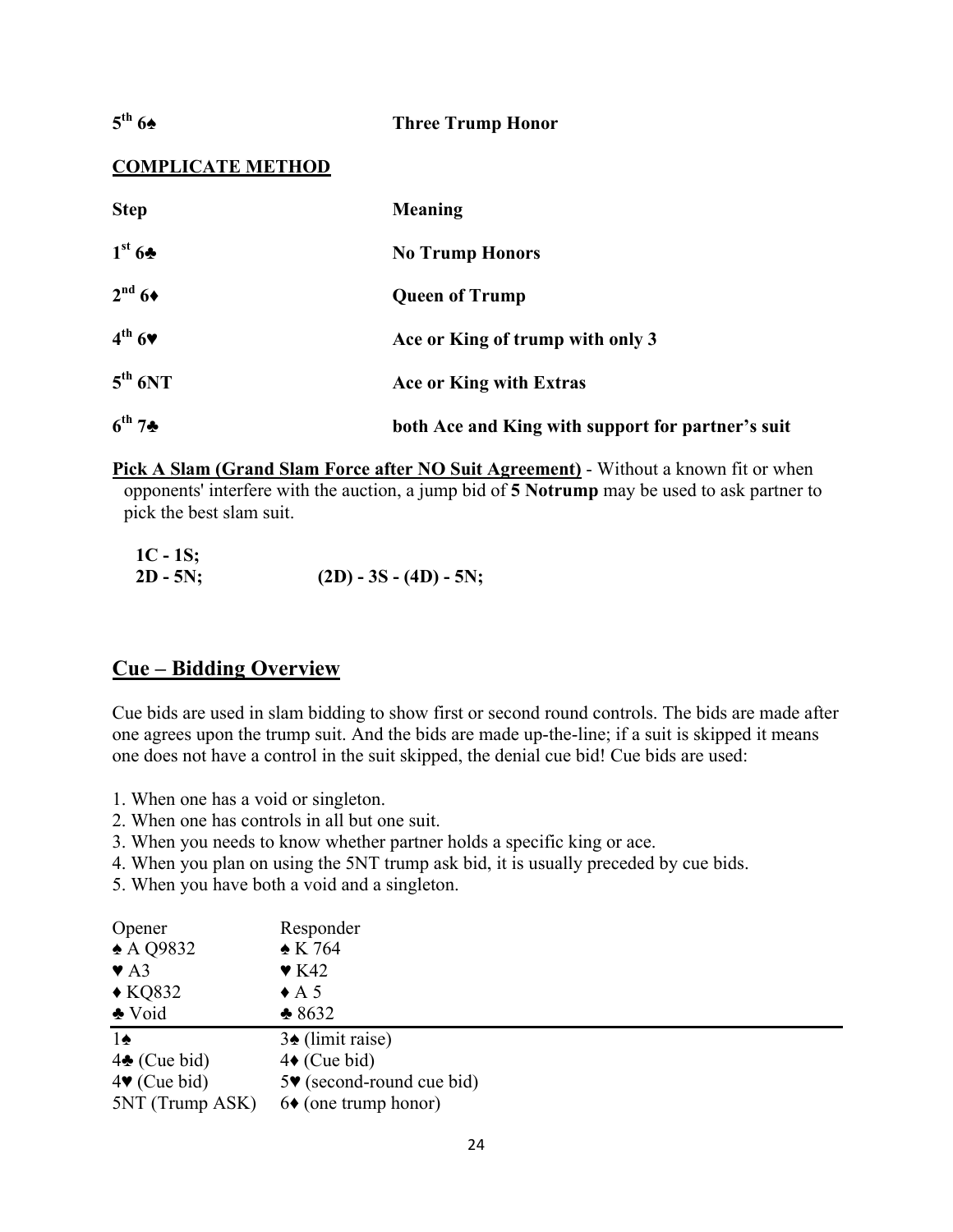## 7♠ PASS

Example from Ron Klinger (2001) "Cue-Bidding to Slams" Page 51

## **The Gerber Convention**

After the bid of notrump 1NT, 2NT, or 3NT, the bid of 4♣ is known as the Gerber Convention. It was devised by John Gerber of Houston, Texas in 1938. It asks partner about the number of aces and subsequently about the number of kings. When using Gerber, remember that you should not use the convention if (1) you have a void, (2) you have worthless doubletons (e.g.,  $Qx$ , Jx, xx) in an unbid suit, and (3) you need to know if partner has controls in a specific suit.

The responses to the 4♣ Gerber ask are:

| $4\bullet$            | shows 0 aces or 4 aces                                                                           |
|-----------------------|--------------------------------------------------------------------------------------------------|
| $4\blacktriangledown$ | shows 1 ace                                                                                      |
| $4 \spadesuit$        | shows 2 aces                                                                                     |
| 4NT                   | shows 3 aces                                                                                     |
|                       | Having all the aces, you may next ask for the number of kings by bidding 5NT. The responses are: |
| $5*$                  | shows 0 aces or 4 aces                                                                           |

5♥ shows 1 ace

- 5♠ shows 2 aces
- 5NT shows 3 aces

# **Slam Bidding Strategies per Ron Klinger**

**Small Slam ----** Assuming the values for a small slam is present.

1. If two key cards are missing, do not bid slam.

2. If one key card is missing, but the trump queen is held, bid a small slam.

3. If one key card is missing and the trump queen are both missing, bid six with ten trumps or with nine trumps including the jack? Do not bid slam with nine trumps not holding the jack or with fewer than nine trumps.

**Small Slam ----** Assuming the values for a gread slam is present.

1. Holding ten trumps, you should hold all five key cards but neeed not have the trump queen.

2. With nine trumps or fewer, you need all five key cards plus the queen of trump.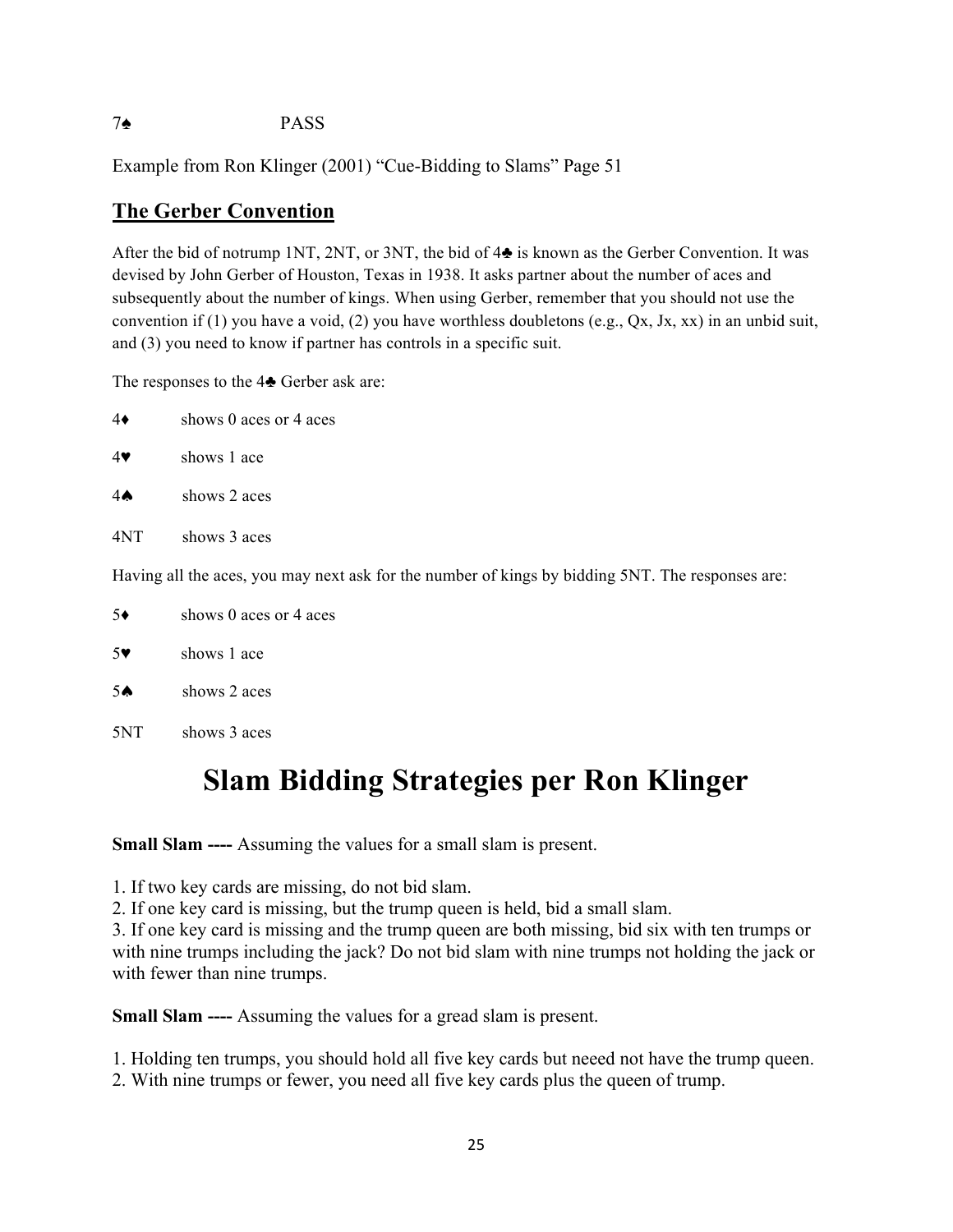3. If you can count 13 tricks bid seven.With 13 winners in high cards, bid 7NT.With a strong suit and no losers in the first three round of any suit, bid seven. Check this by a Control asks to ensure no loser in the first three rounds of a suit outside of trump.

# **Slam Bidding Practice Problems from Bergen's Book Pages 119-122**

**Bid each of the following Hands** 

| 1. Opener                  | Responder                  |
|----------------------------|----------------------------|
| $\triangle$ Q83            | $\triangle$ J742           |
| $\blacktriangledown$ J9732 | $\blacktriangledown$ A KQ2 |
| $\triangle$ KQ10           | $\bullet$ 5                |
| $\bullet$ AJ               | $\triangle$ KQ64           |
| 2. Opener                  | Responder                  |
| $\triangle$ A3             | $\triangle 92$             |
| $\blacktriangledown$ A7542 | $\blacktriangledown$ KJ63  |
| $\triangle$ A1087          | $\star$ K <sub>2</sub>     |
| $*86$                      | * KQ753                    |
| 3. Opener                  | Responder                  |
| $\triangle$ AJ876          | $\triangle$ KQ32           |
| $\blacktriangledown$ 2     | $\blacktriangledown$ J97   |
| $\div$ 72                  | $\triangle$ A6             |
| $\triangle$ AQ975          | $\triangle$ KJ43           |
| 4. Opener                  | Responder                  |
| $\triangle$ AQ9753         | $\triangle$ K642           |
| v VOID                     | $\blacktriangledown$ AK6   |
| $\triangle$ KQ76           | $\triangle$ A5             |
| $\triangle$ K85            | 257642                     |
| 5. Opener                  | Responder                  |
| $\triangle$ KQ965          | $*$ A8742                  |
| $\mathbf{v}$ K             | $*1076$                    |
| ◆ KQ1043                   | $\triangle$ AJ6            |
| $* 84$                     | $\bullet$ AK               |

**Answers: 1(4♥), 2(4♥), 3(6♠), 4(6♠), 5(6♠)**